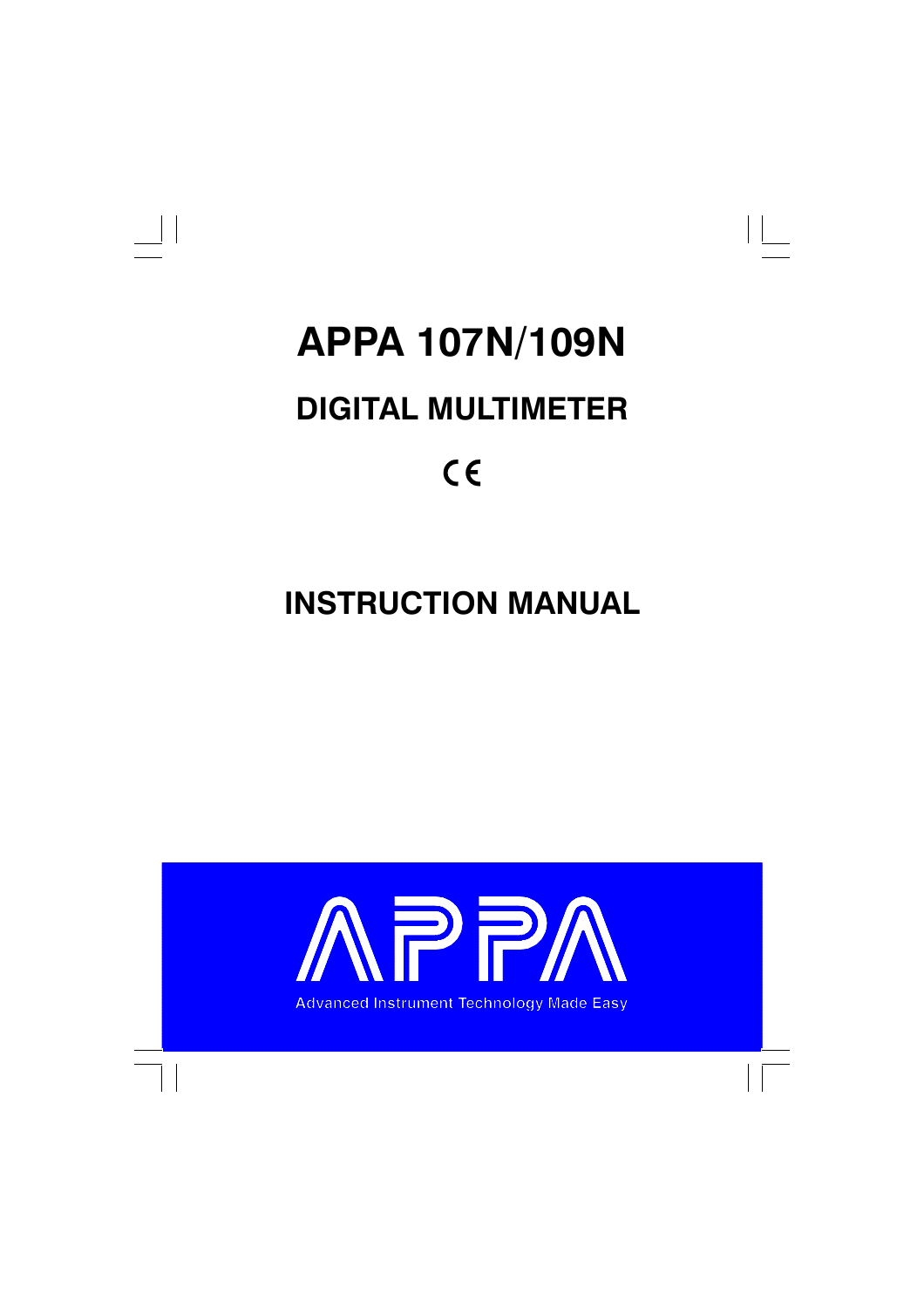| <b>TABLE OF CONTENTS</b>                         |                |
|--------------------------------------------------|----------------|
| 1. SAFETY                                        | 1              |
| 2. PRODUCT DESCRIPTION                           | $\overline{2}$ |
| 3. PANELS OVERVIEW                               | 4              |
| 3.1 REAR PANEL                                   | 5              |
| 4. BUTTONS FUNCTION                              | 6              |
| 4.1 LIGHT (Yellow Button)                        | 6              |
| 4.2 BAR                                          | 6              |
| 4.3 PEAK HOLD                                    | 7              |
| 4.4 AUTO HOLD                                    | 7              |
| 4.5 BLUE                                         | 7              |
| 4.6 M/M/A                                        | 7              |
| 4.7 REL $\triangle$                              | 7              |
| 4.8 RANGE                                        | 7              |
| 4.9 dB/dBm                                       | 8              |
| 4.10 STORE                                       | 8              |
| 4.11 RECALL                                      | 8              |
| 4.12 RED (Data Log)                              | 8              |
| 4.12.1 LOG RATE                                  | 8              |
| 4.12.2 DATA LOG-IN                               | 9              |
| 4.12.3 DATA LOG-OUT                              | 9              |
| 4.12.4 $\triangle$                               | 9              |
| 4.12.5 $\blacktriangledown$                      | 9              |
| 4.13 DTGIT                                       | 10             |
| 5. OPERATION                                     | 11             |
| 5.1 VOLTAGE MEASUREMENTS                         | 11             |
| 5.2 Milli VOLTAGE MEASUREMENTS (AC, DC, AC + DC) | 12             |
| 5.3 OHM AND LOW VOLTAGE OHM MEASUREMENTS         | 13             |
| 5.4 DIODE TEST                                   | 14             |
| 5.5 CONTINUITY CHECK                             | 15             |
| 5.6 CURRENT MEASUREMENTS (AC, DC, AC + DC)       | 16             |
| 5.7 CAPACITANCE MEASUREMENTS                     | 17             |
| 5.8 FREQUENCY AND DUTY FACTOR MEASUREMENTS       | 18             |
| 5.9 TEMPERATURE MEASUREMENTS                     | 19             |
| 6. SPECIAL FEATURE DESCRIPTIONS                  | 20             |
| 7. POWER-UP OPTIONS                              | 20             |
| 8. SPECIFICATIONS                                | 21             |
| 9. MAINTENANCE                                   | 28             |
| 10. ACCESSORIES                                  | 30             |

 $\frac{1}{\sqrt{2}}$ 

 $\begin{array}{c} \overline{\phantom{0}} \\ \overline{\phantom{0}} \end{array}$ 

 $\begin{array}{c|c} \hline \hline \end{array}$ 

 $\frac{1}{\sqrt{2}}$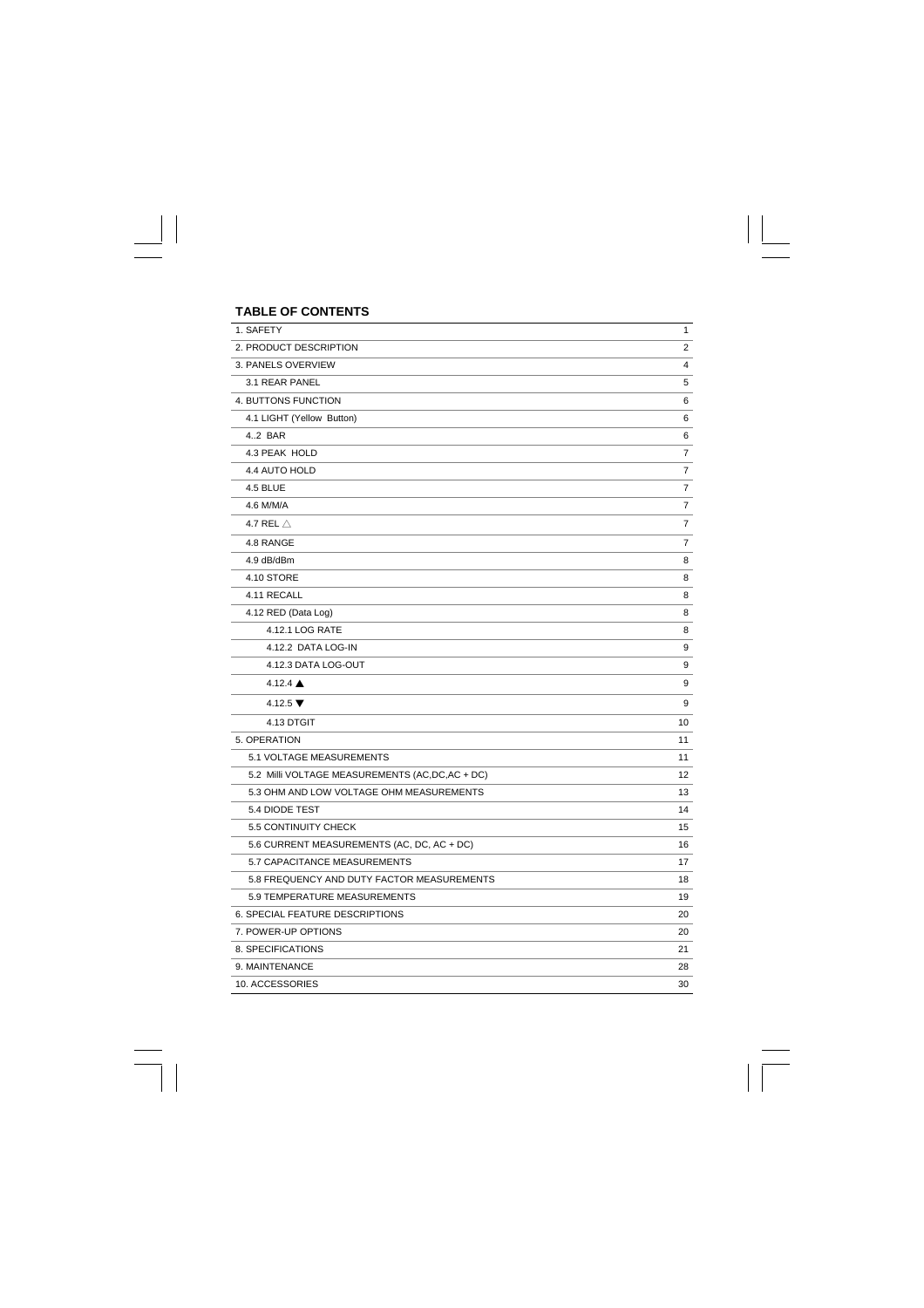## **1. SAFETY**

Review the following safety precautions to avoid injury and prevent damage to this product or any products connected to it. To avoid potential hazards, use the product only as specified.

 $\triangle$  **CAUTION.** These statements identify conditions or practices that could result in damage to the equipment or other property.

**WARNING.** These statements identify conditions or practices that could result in personal injury or loss of life.

#### **Symbols on the product**

 $\mathbb A$  Refer to manual  $\Box$  Double Insulated  $\mathbb A$  High Voltage

#### **Specific precautions**

**Use proper Fuse.** To avoid fire hazard, use only the fuse type and rating specified for this product.

**Do not operate without covers.** To avoid personal injury , do not apply any voltage or current to the product without the covers in place.

**Electric overload.** Never apply a voltage to a connector on the product that is outside the range specified for that connector.

**Avoid electric shock.** To avoid injury or loss of life, do not connect or disconnect probes or test leads while they are connected to a voltage source.

**Do not operate in wet/damp conditions.** To avoid electric shock , do not operate this product in wet or damp conditions.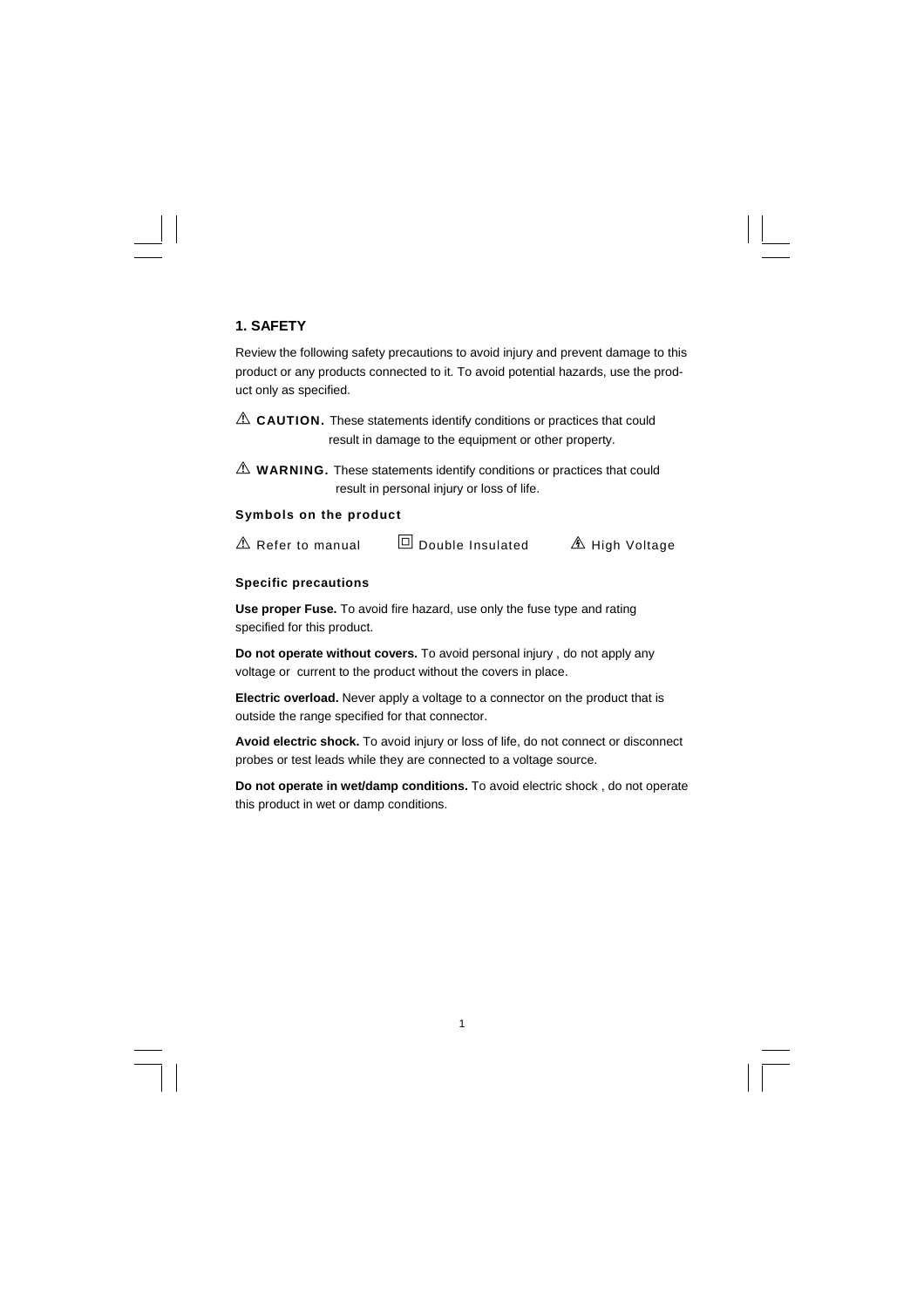# **2. PRODUCT DESCRIPTION**

 $\begin{array}{c|c} \hline \quad \quad & \quad \quad & \quad \quad \\ \hline \quad \quad & \quad \quad & \quad \quad \\ \hline \end{array}$ 

The meters provide many functions and features, Depending on your meter type, each type of meter has own features described in this manual. The following list provides a comparison of the features between meters.

| <b>FUNCTION</b>         | <b>107N</b> | 109N |
|-------------------------|-------------|------|
| DC Voltage              |             |      |
| <b>AC Voltage</b>       |             |      |
| mV Voltage              |             |      |
| Resistance              |             |      |
| Lo Ohm                  |             |      |
| Diode Test              |             |      |
| <b>Continuity Check</b> |             |      |
| DC Current              |             |      |
| <b>AC Current</b>       |             |      |
| Capacitance             |             |      |
| Frequency               |             |      |
| Duty Factor             |             |      |
| Temperature (K-Type)    |             |      |

2

 $\equiv$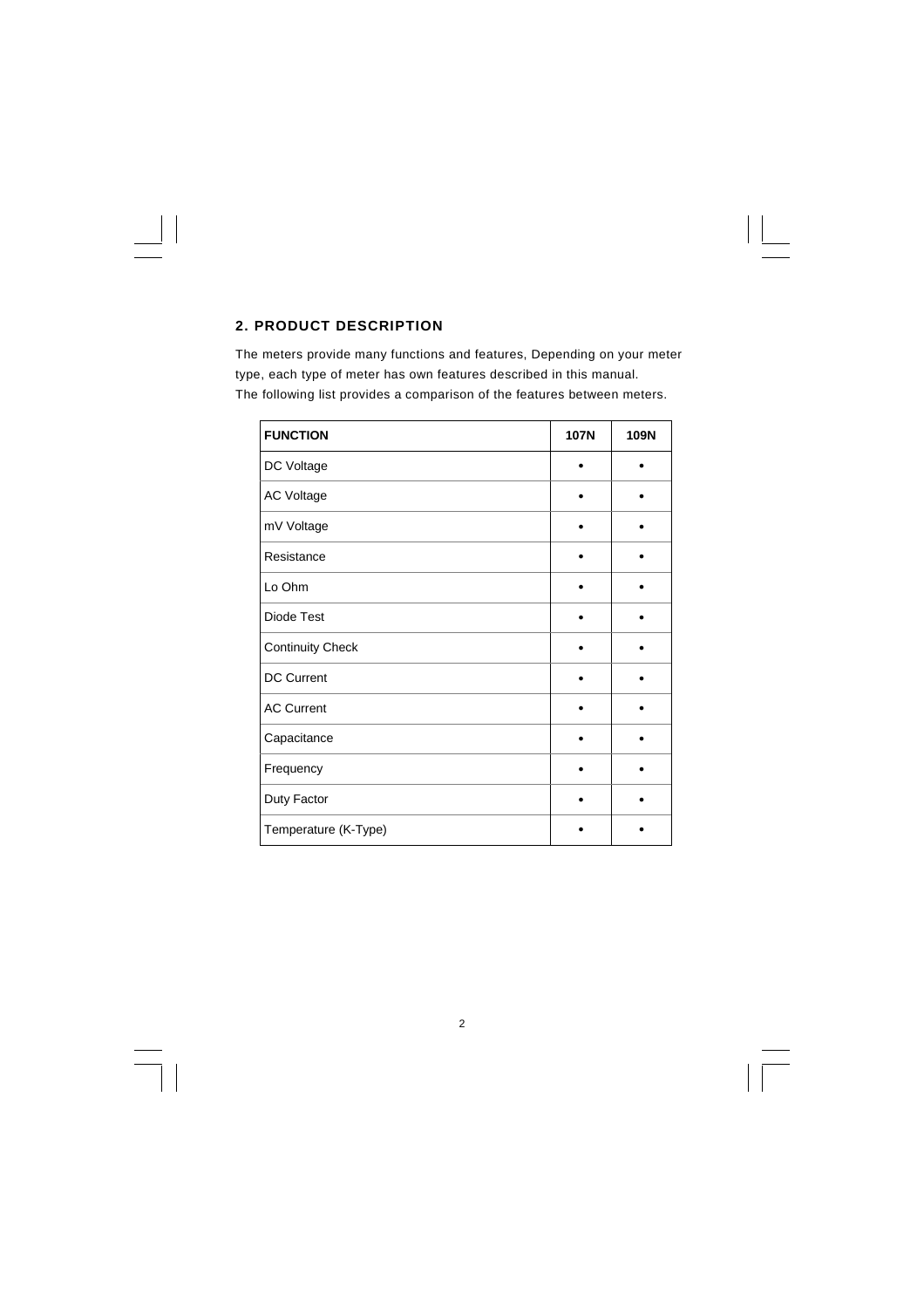| <b>FEATURES</b>                            | <b>107N</b>  | 109N         |
|--------------------------------------------|--------------|--------------|
| Auto Power Off (30 minutes)                | $\bullet$    | ٠            |
| Analog Bargraph Display, 42 Segments Graph |              |              |
| Center Zero Analog Bargraph                |              |              |
| <b>Auto Calibration</b>                    |              |              |
| Auto HOLD                                  |              |              |
| Autorange With Rang HOLD                   | ٠            |              |
| <b>Auto Fuse Detector</b>                  |              |              |
| <b>Beep Guard</b>                          |              |              |
| dBm / dB Readings (600 $\Omega$ for dBm)   |              |              |
| Delta mode                                 |              |              |
| Hazard Warning                             |              |              |
| Storage and Recell up to 1000 Memories     |              |              |
| Low Battery Indicator                      |              |              |
| MAX / MIN / AVG                            |              |              |
| Peak Hold (0.5ms)                          |              |              |
| Data Log up to 40k memories                | 6K           |              |
| True RMS (AC / $DC + AC$ )                 |              |              |
| VAC / Hz Dual Display                      | ٠            |              |
| Water / Dust Resistant                     |              |              |
| Battery                                    | 9۷           | 9٧           |
| 600V High Energy Fuse                      |              |              |
| <b>LCD Backlight</b>                       |              |              |
| Auto Backlight Off (15 Minutes)            |              |              |
| RS - 232 Phototronic Serial Port           |              |              |
| <b>RS</b> - 232 Cable                      | Option       |              |
| Win DMM 100 software                       | Option       |              |
| <b>Holster and Stand</b>                   |              |              |
| Safety                                     | IEC, UL, CSA | IEC, UL, CSA |
| <b>CE Mark</b>                             |              |              |

 $\begin{array}{c} \hline \hline \hline \hline \hline \end{array}$ 

 $\frac{1}{\sqrt{2}}$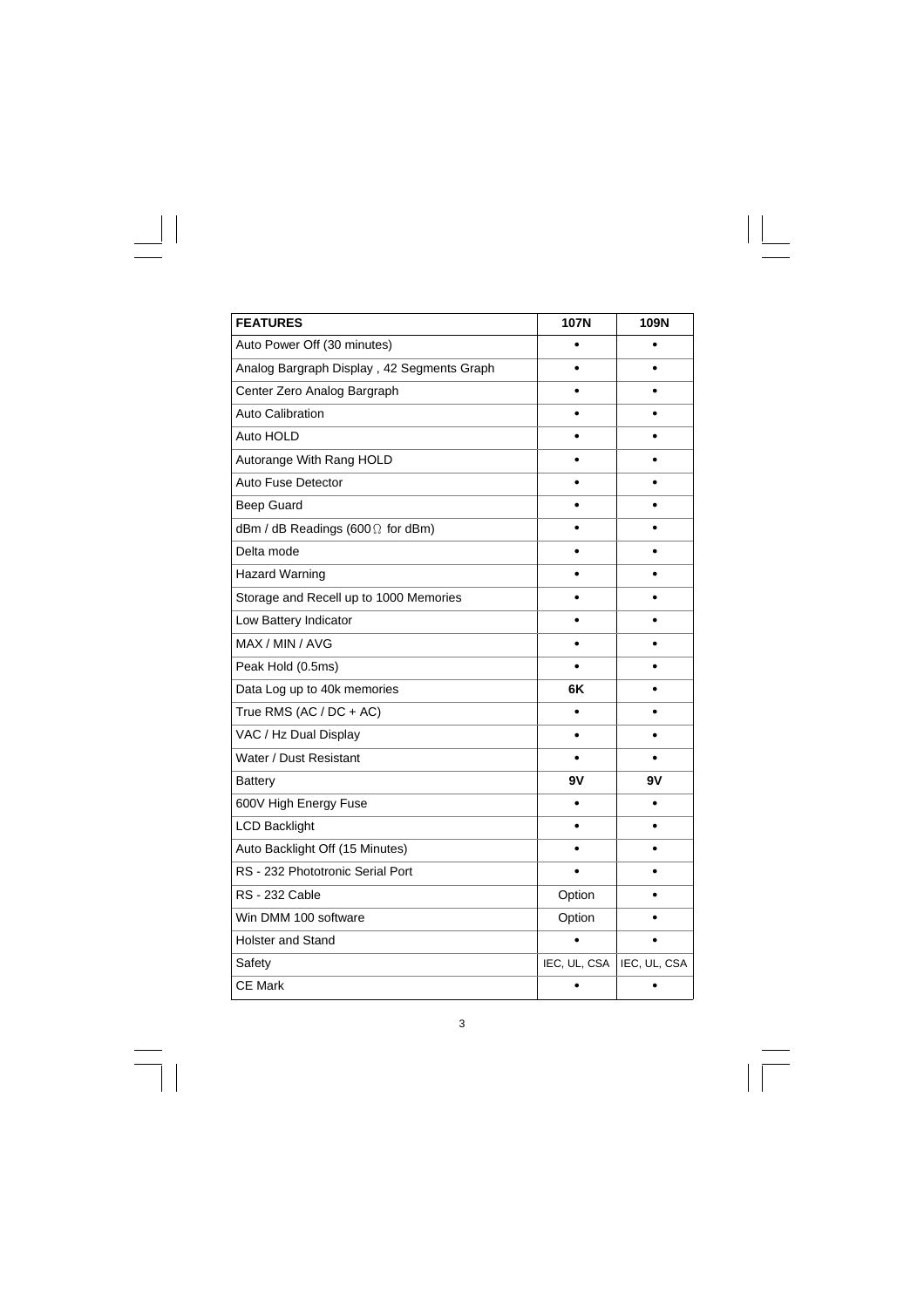



Figure 1

- 1. Input connectors.
- 2. Measurement function dial. Black labels are the initial settings, blue labels are selected by the blue button.
- 3. Function buttons.
- 4. Data log features.
- 5. LCD display with dual numeric readout.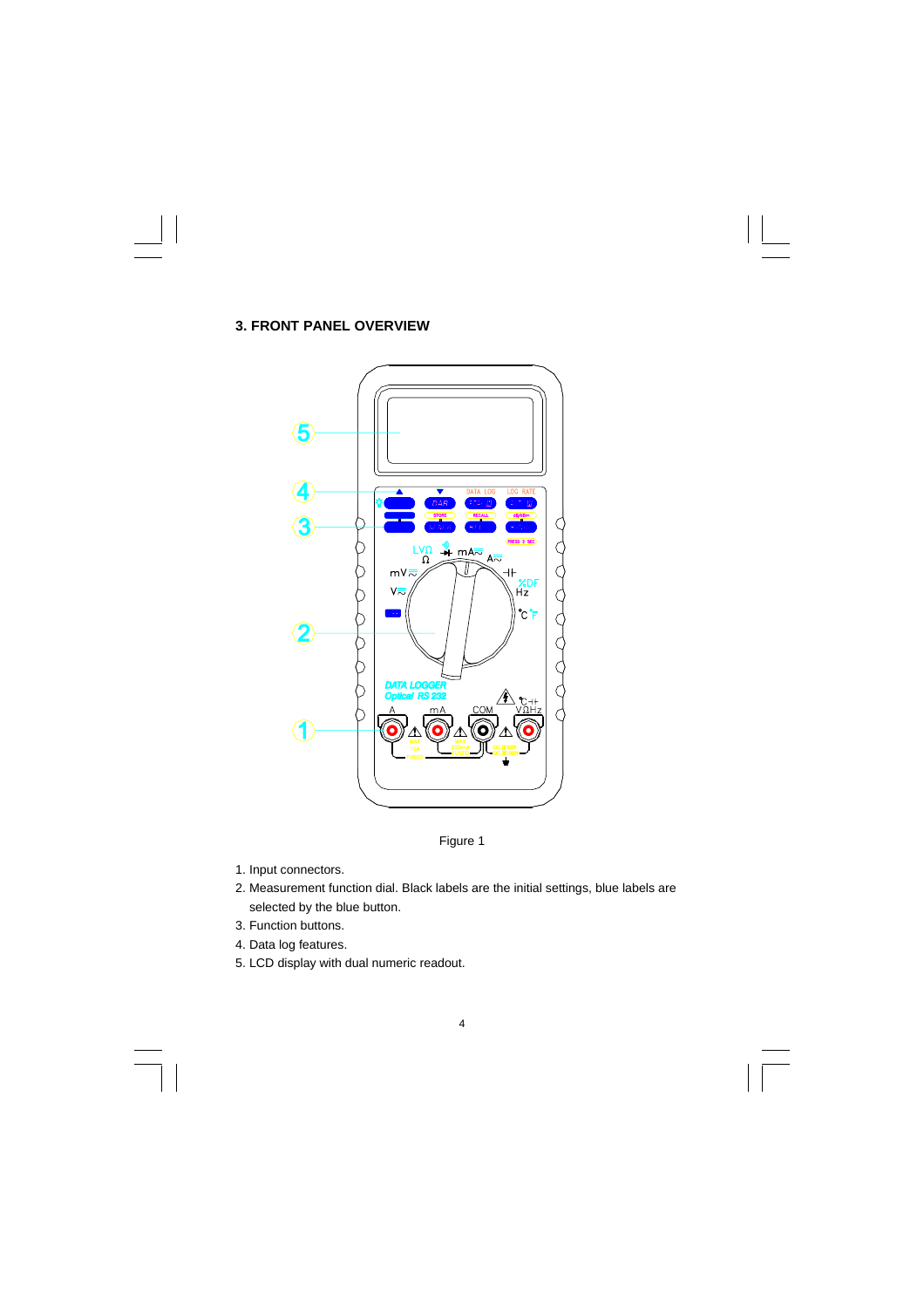## **3-1 DISPLAY INDICATORS**





- 1. Auto range indicator.
- 2. True RMS mode indicator.
- 3. AC, DC and AC + DC mode indicators.
- 4. Low voltage resistance indicator.
- 5. Auto hold indicator.
- 6. Peak hold indicator.
- 7. Maximum, Minimum and Average indicators.
- 8. Main display unit indicators.
- 9. Sub-display unit indicators.
- 10. STORE and RECALL indicator.
- 11. High voltage input warning (>60V DC, 30V ACrms).
- 12.  $\equiv$  is indicator (low battery)
- 13. Average indicator equals to (MAX + MIN)/2.
- 14. DATA LOG indicator.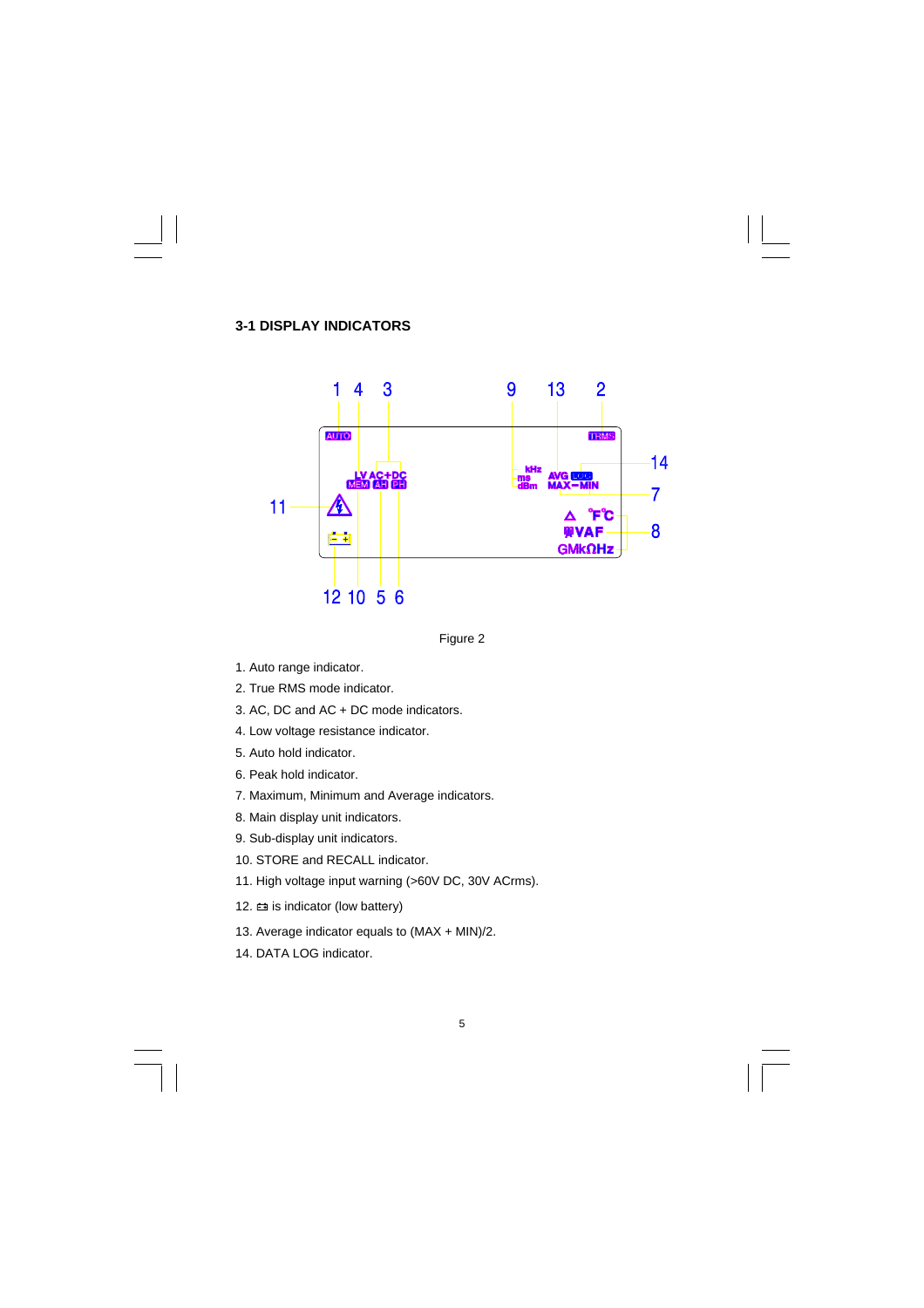| Indicator | Unit                          | Indicator | Unit       |
|-----------|-------------------------------|-----------|------------|
| μ         | micro                         | V         | Volt       |
| m         | milli                         | A         | Ampere     |
| Κ         | kilo                          | F         | Farad      |
| M         | mega                          | Hz        | Hertz      |
|           | delta                         | S         | Second     |
| %         | percent                       |           | Fahrenheit |
| dB        | Decibel (1V ref.)             | °C        | Celsius    |
| dBm       | Decibel(1mW on 600 $\Omega$ ) | Ω         | ohm        |
| G         | gega                          | n         | nano       |

# **4. BUTTONS FUNCTION**

Prediction : Buzzer beeps once for every key-press. Buzzer beeps twice for every invalid key-press.



Figure 3

## **4.1 LIGHT**

- \* This button is used to turn on or turn off the backlight.
- \* This button is disabled in DATA LOG functions.

## **4.2 BAR**

- \* This button toggles analog bar center zero bar displays. Zero at center.
- Zero at center (graph zoomed  $\div$  2).
- \* This button is disabled in DATA LOG and non-DC volt and current function.

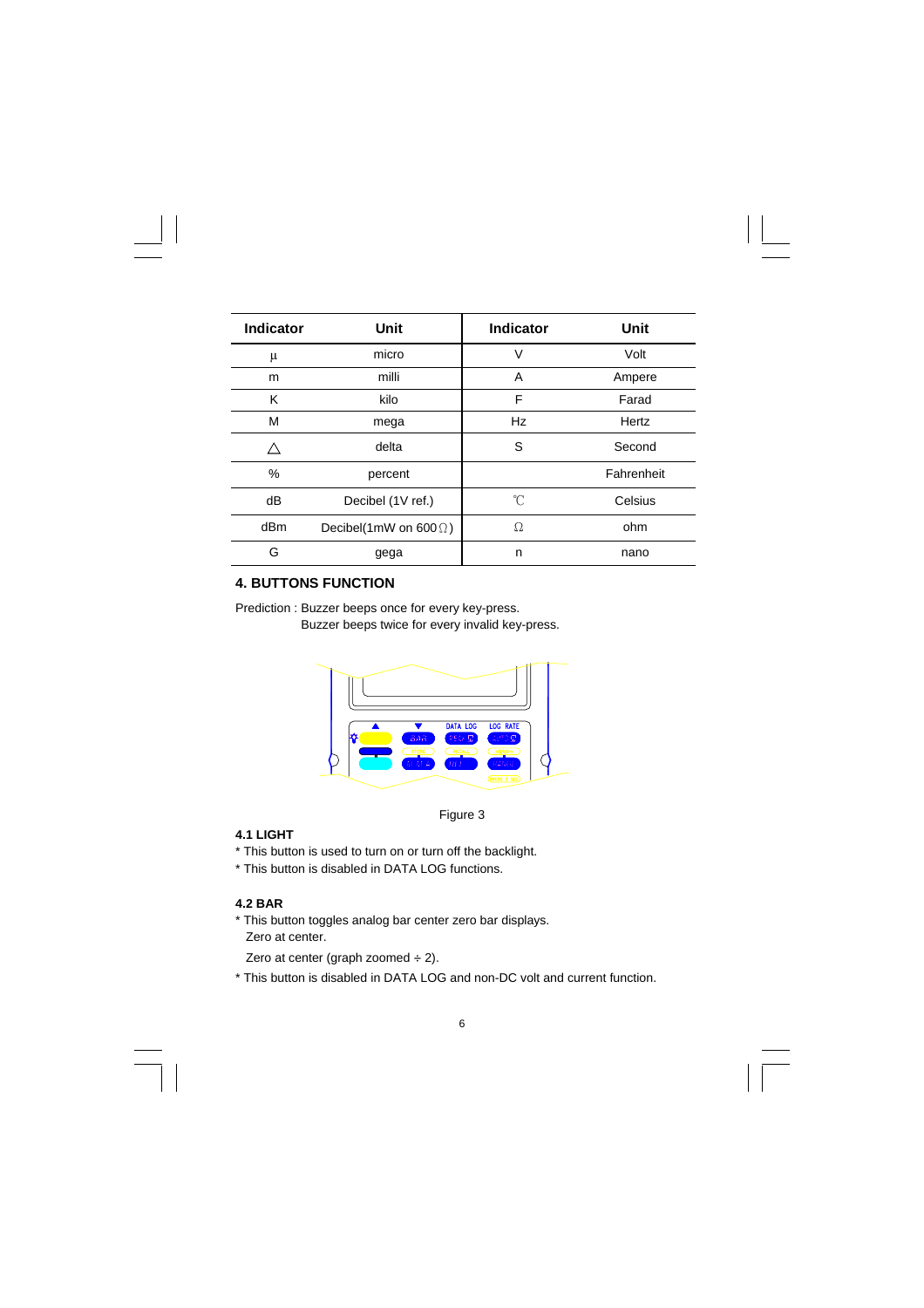#### **4.3 PEAK HOLD**

- \* This button longlegs the peak hold on and off.
- \* On the peak hold mode, push the M/M/A button to toggle peak hold max and min values.
- \* The beeper sounds when new minimum or maximum values are detected.

#### **4.4 AUTO HOLD**

- \* Auto hold is activated when a stable reading is first achieved.
- \* This button toggles the auto hold mode on and off.
- \* With auto hold on, the instrument beeps when the reading is updated, the auto hold reading is displayed on sub-display with AH indicator.
- \* Changing range escapes.
- \* Switches to Manual range mode when press this key under Resistance , Capacitance and frequency functions.
- \* 2GΩ range has no this function.
- \*  $\rightarrow$  /  $\rightarrow$  position has no this function.

### **4.5 BLUE**

\* The blue button toggles between dual functions (black or blue) located on the dial.

#### **4.6 M/M/A**

- \* This button toggles the MAX/MIN/AVG .
- \* When this button is first time pressed, MAX indicator is displayed and the value displayed on sub-display is the most recent maximum value. The beeper sounds with each new update.
- \* Pressing on this key for ≧2 sec escapes.

#### **4.7 REL** △

- \* This function provides subtraction reading on main display from measured reading.
- \* The value on main display when this key is press stores in memory for reference of subtraction, then the main display turns to "zero" " $\triangle$ " is on, the reference is on sub-display. Every reading is subtracted by reference in memory in this mode.
- \* Press again to escape.

#### **4.8 Range**

- \* It switches meter auto ranging or manual ranging and range change in manual range mode.
- \* Pressing this key for 2 sec turns manual ranging to auto ranging mode.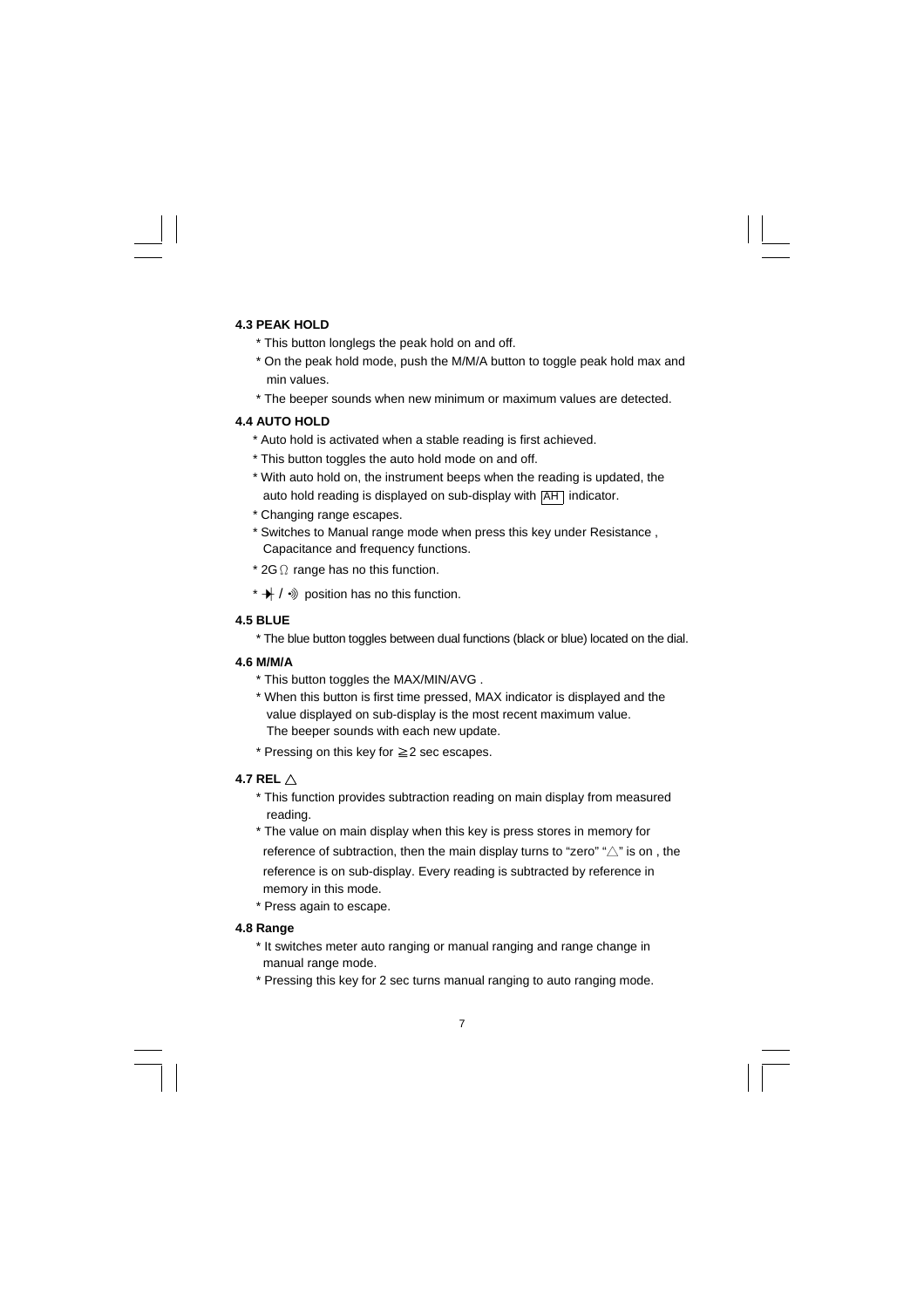#### **4.9 dB/dBm**

- \* Pressing RANGE key for ≧ 2 sec enables "dB/dBm" function in AC Volt mode; One press in this mode toggles dB and dBm.
- \* The reading of dB or dBm appears on sub-display, reference resistance for dBm is  $600\Omega$  and reference voltage for dB is 1V.
- \* Again 2 sec press on this key in this mode escaps.

#### **4.10 STORE**

- \* Pressing M/M/A key for ≧ 2 sec enables "STORE" function, one press in this mode stores reading just measured, in memory offering up to 1000 stores. When store is full, Every press beeps twice.
- \* Again 2 sec press on this key in this mode escaps.
- \* Power-up with PEAK **I** key pressing to clear stores.

#### **4.11 RECALL**

- \* Pressing REL  $\triangle$  key for  $\geq$  2 enables "RECALL" function.
- \* Again 2 sec press on this key in this mode escaps.
- \* In RECALL mode, use arrow keys (" $\Delta$ ", " $\nabla$ ") marked above yellow and BAR keys to scroll and veiw up and down the stored readings; arrow keys perform scroll rate of 10 data/sec when is pressed  $\geq$  2 sec and hold.

### **4.12 RED (Data Log)**

- \* Predictions : A. Data quantities : 40K readings form as sequence number on sub-display up to 9999 and each 1/4 scale of bar indicates 10K. (for 109N only)
	- B. RANGE function is only enable in just data log mode.
	- C. Any position (measuring function) change escaps out without storing any data to memory.
	- D. Max. Pause time is 4095 seconds, exceed pause time stores as 4095 seconds.
	- E. Max. Pause and Log Rate setting quantities are 3.6K.
	- F. Auto Power Off function is disabled.
- \* Pressing BLUE key  $\geq 2$  sec turns meter into Data log mode, then can be chose desired Data log function.
- \* Again 2 sec press on this key in this mode while not in any Data Log function mode escaps, otherwise, any press on this key is invalid.

#### **4.12.1 LOG RATE**

 \* Selectable Log Rate has 0.5", 1", 10", 30", 60", 120", 180", 240" 300", 360", 480" and 600".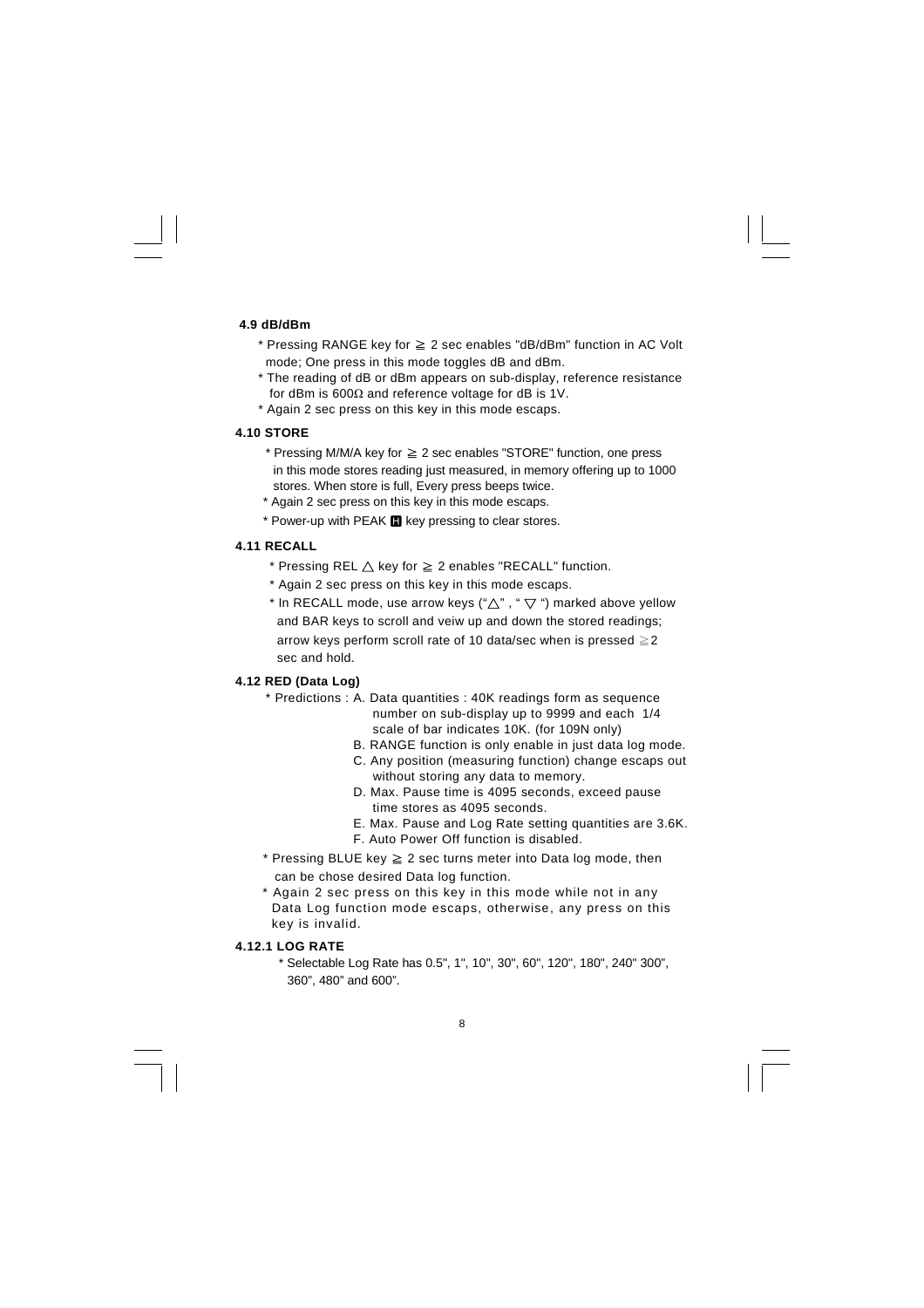- \* One press on AUTO H key (LOG RATE) enables this function, the 1st default is on sub-display, use "▼" or "▲" to select Log Rate period for data log-in.
- \* The default (1st) Log Rate is adapted to measuring requirements.
- \* Again press this key once in this mode confirms the Log Rate for log-in and escaps.

#### **4.12.2 DATA LOG-IN**

- \* Pressing on PEAK H key ≧ 2 sec enables data log-in function.
- \* Meter starts storing measured reading referring to log rate selected into memory.
- \* One press on this key in this mode interrupts data log-in with "PAUS" on sub-display for log rate re-setting.
- \* While data log-in performing, the "—" sub-display is blinking for storing indication.
- \* When stores data at 40Kth (6Kth for 107N), data log-in stops, the bar is full (for 109 only) , sub-display keeps blinking "—" and showing FULL.

#### **4.12.3 DATA LOG-OUT**

- \* One press on PEAK H key (DATA LOG) enables data log-out function when is just in data log mode, sub-display appears sequence number of this logged-in reading has displayed on main display.
- \* The first data displayed when just enabled data log-out is the last reading logged-in.
- \* In this mode, one press on "▼" or "▲" key sequentely steps up or down the logged-in data.
- \* Pressing on "▼" or "▲" key ≧ 2 sec performs sequentely steps up or down the logged-in data with 10 data/sec display rate and stops at the reading when the key is released.
- \* In this mode, one press M/ M/ A key toggles maximum and minimum values logged-in, pressing on ≧ 2 sec escaps.
- \* In this mode, press RANGE key and then press on "▼" or "▲" key toggles the turning points logged-in with "MAX" or "MIN" symbol depending on the comparison from current reading and next reading. Press Range key again to escape.
- 4.12.4 ▲ : Scrolls up data of function selected.
- 4.12.5 ▼ : Scrolls down data of function selected.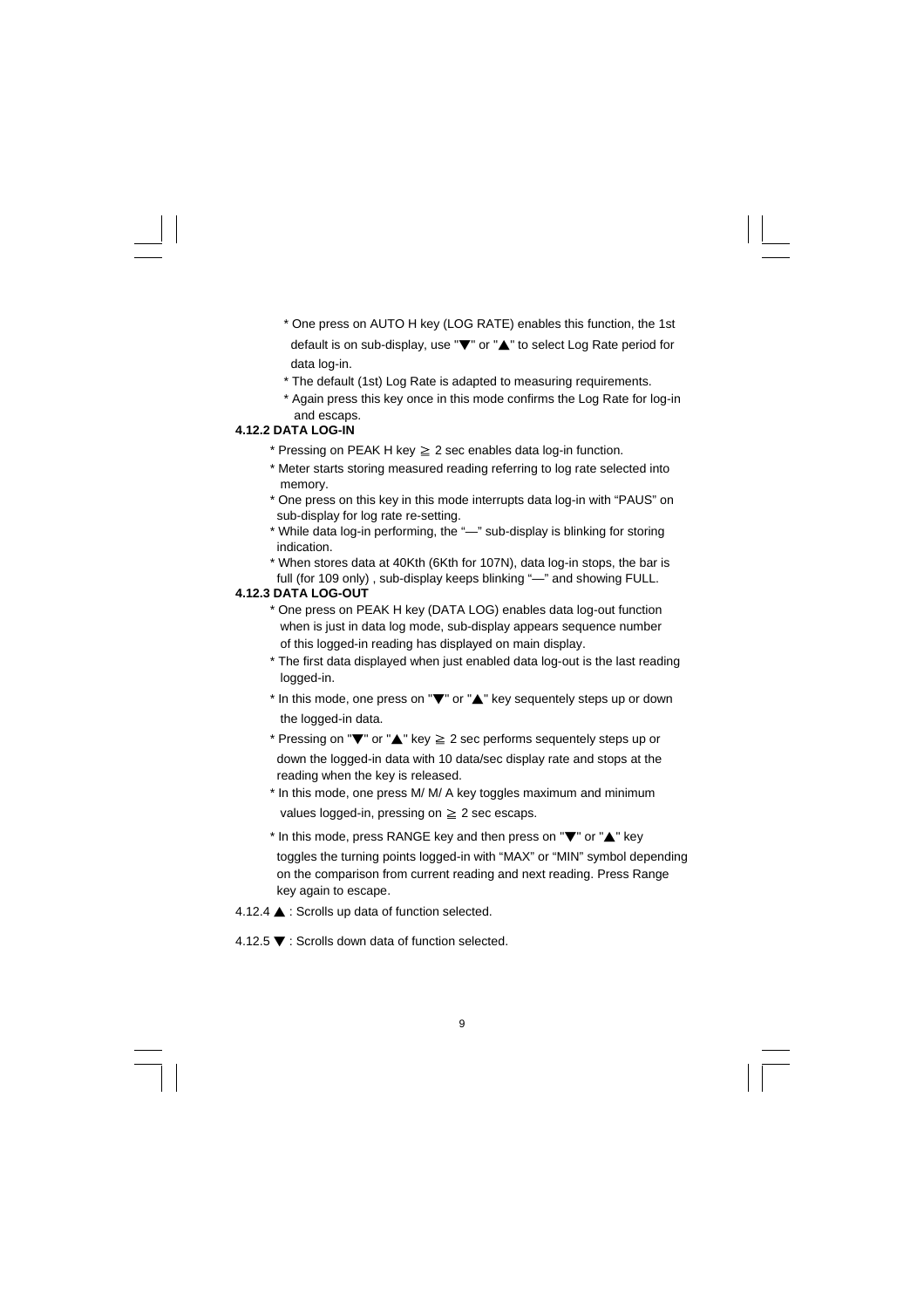#### **4.13 DIGIT**

- \* Pressing on BAR key for ≧ 2 sec enables "DIGIT" function, again 2 sec pressing excapes.
- \* Press under this mode toggles 20000 / 4000 count modes.
- \* Rotate to power OFF then on to reset to 20000 count mode (default).
- \* This key is not available on following items.
- 4.13.1 200MΩ and 2GΩ ranges of Resistances function.
- 4.13.2  $*\nightharpoonup$  " / " $*\nightharpoonup$  " position.
- 4.13.3 "-If" position.
- 4.13.4 "Hz" / "%DF" position.
- 4.13.5 "°C " / "°F " position.

10

 $\overline{\overline{\phantom{a}}\phantom{a}}$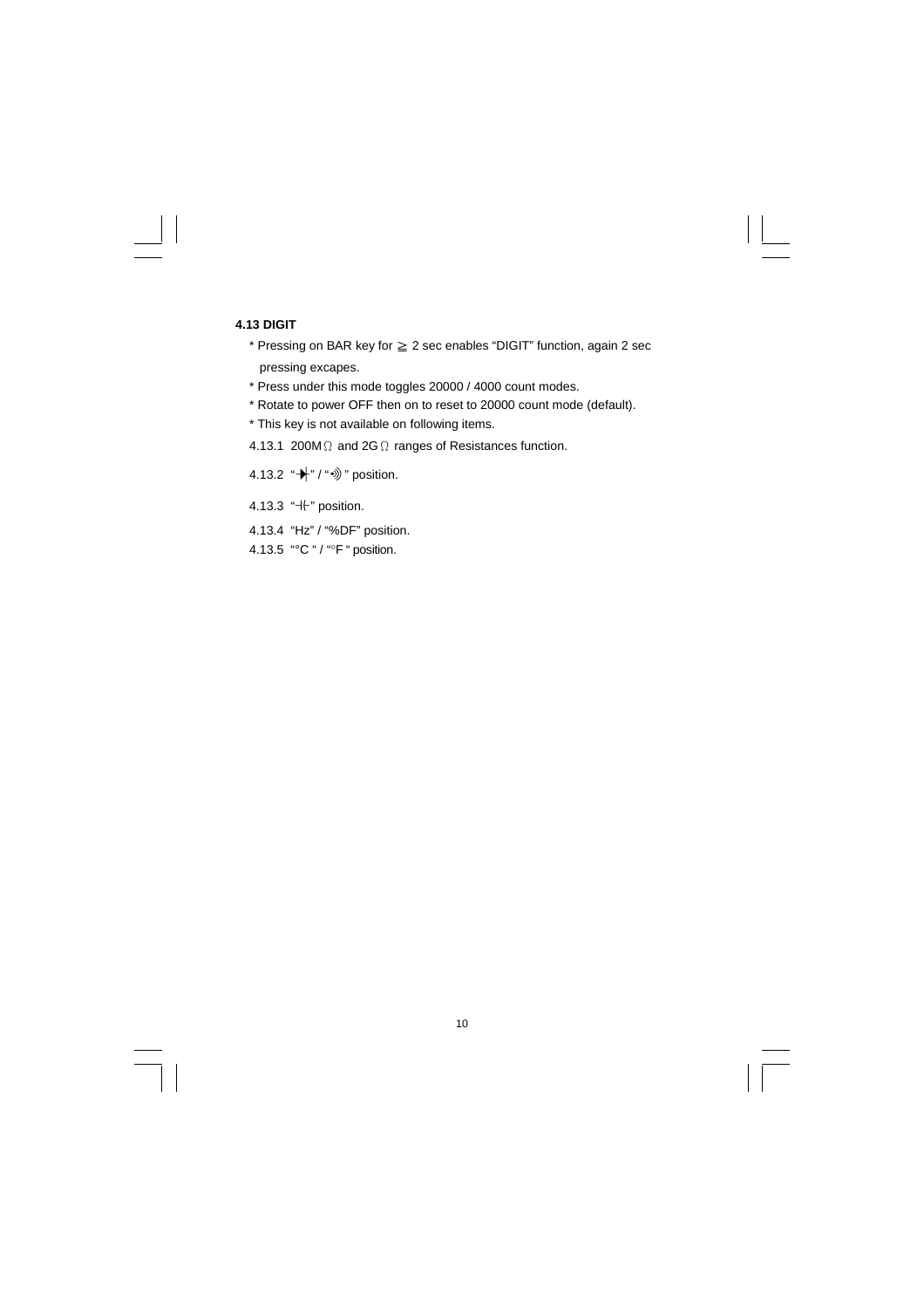# **5 OPERATION**

**5.1 VOLTAGE MEASUREMENTS (AC, DC, AC + DC)** (Set to autoranging mode

for unknown voltage measurements).

\* Set dial.



\* Choose AC, DC or AC + DC



\* Connect leads



- \* The AC and AC + DC measurements provide a true RMS measurement.
- \* In AC mode, the frequency of the measured signal ≧20% of full scale is displayed on sub-display.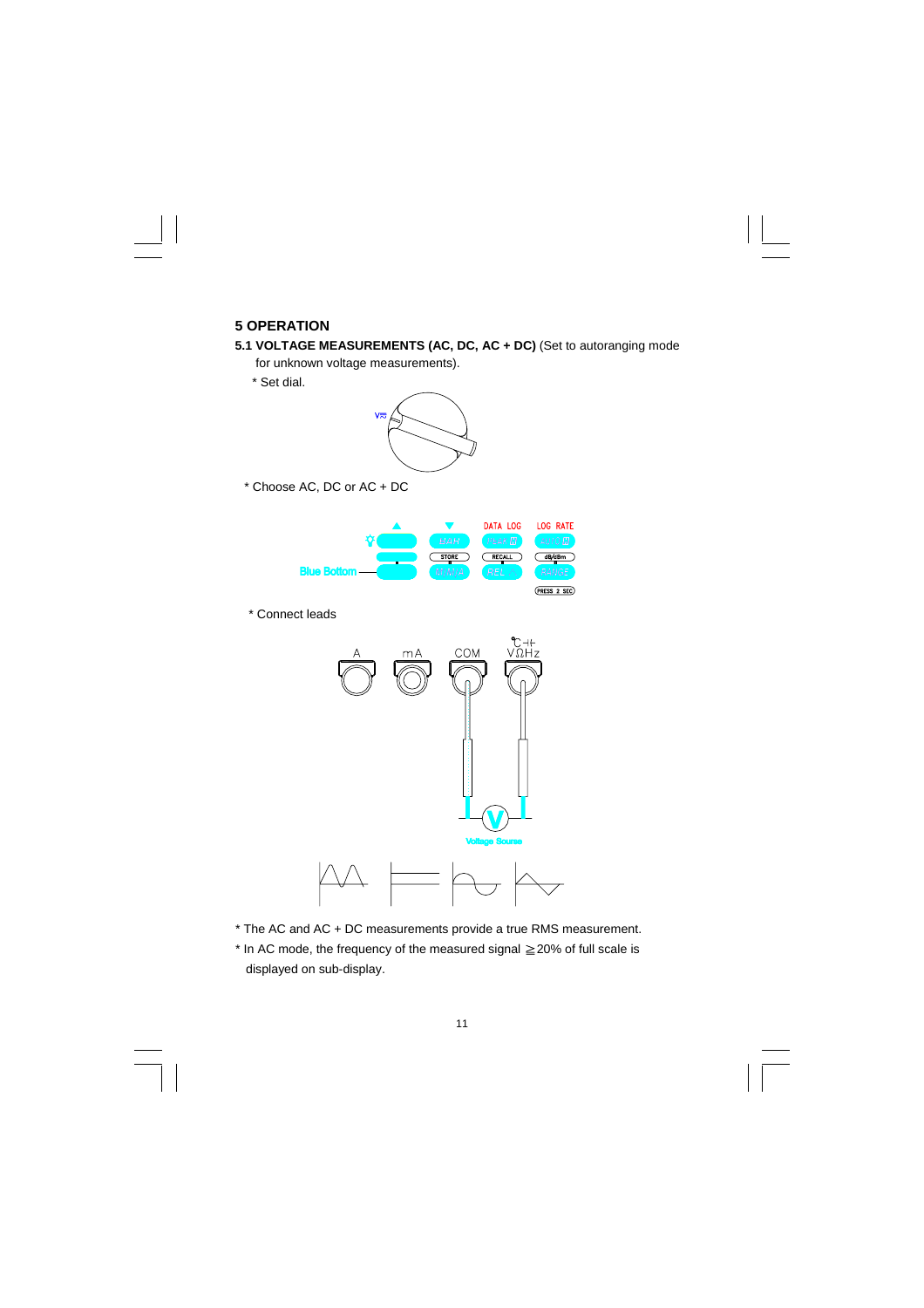



 $\begin{array}{c|c|c|c} \hline \quad \quad & \quad \quad & \quad \quad & \quad \quad \\ \hline \end{array}$ 



\* Choose AC, DC or AC + DC



\*Connect leads



\* The AC and AC + DC measurements provide a true RMS measurement.

\* In AC mode, the frequency of the measured signal ≧20% of full scale is displayed on sub-display.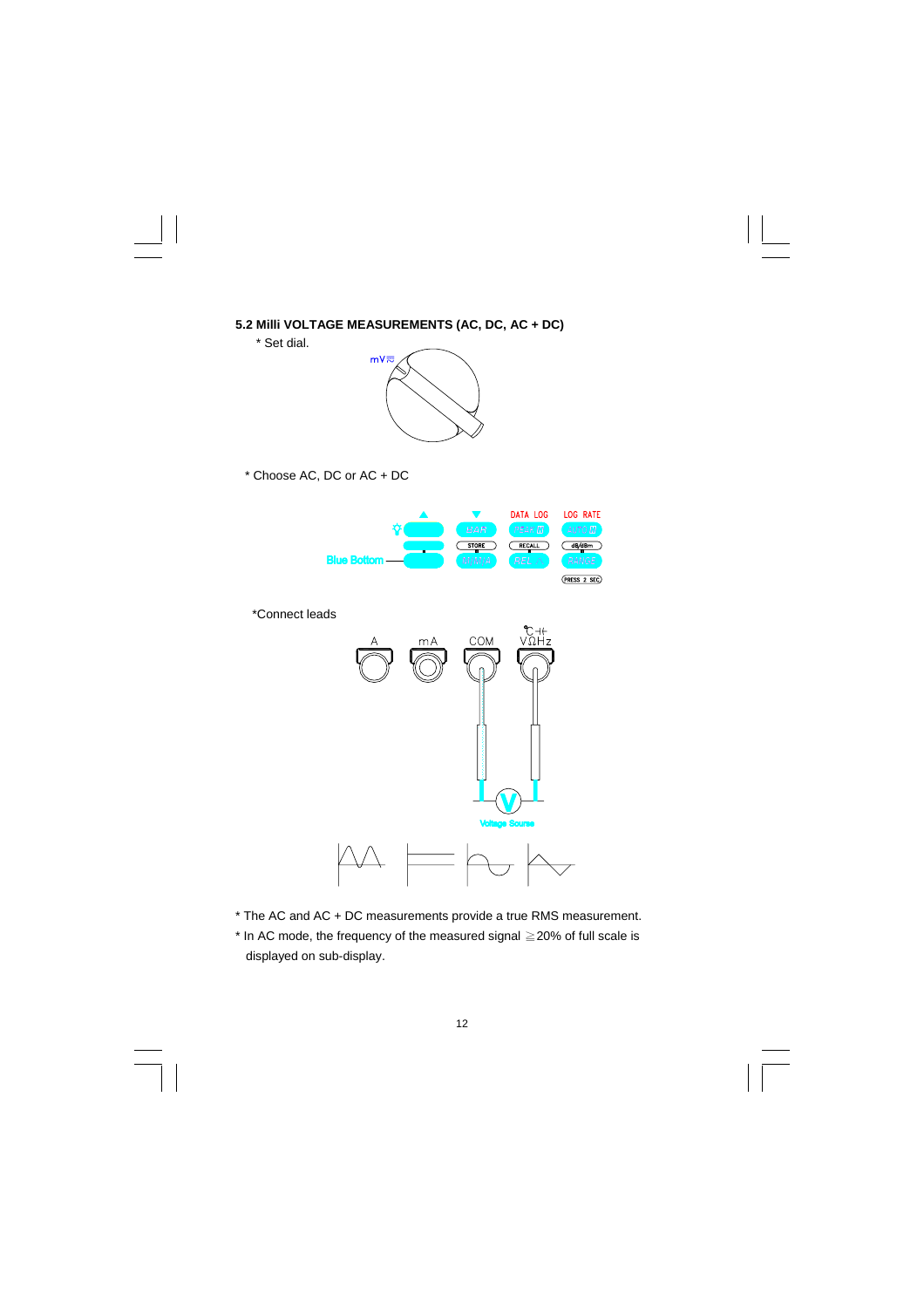

\*Connect leads



\* **CAUTION** : *Remove all power from the circuit before connecting the test leads.* 

\* LV setting reduces the maximum test voltage level to about 0.5V to avoid turning on semiconductor devices.

\* Remove individual components from circuitry for best results.

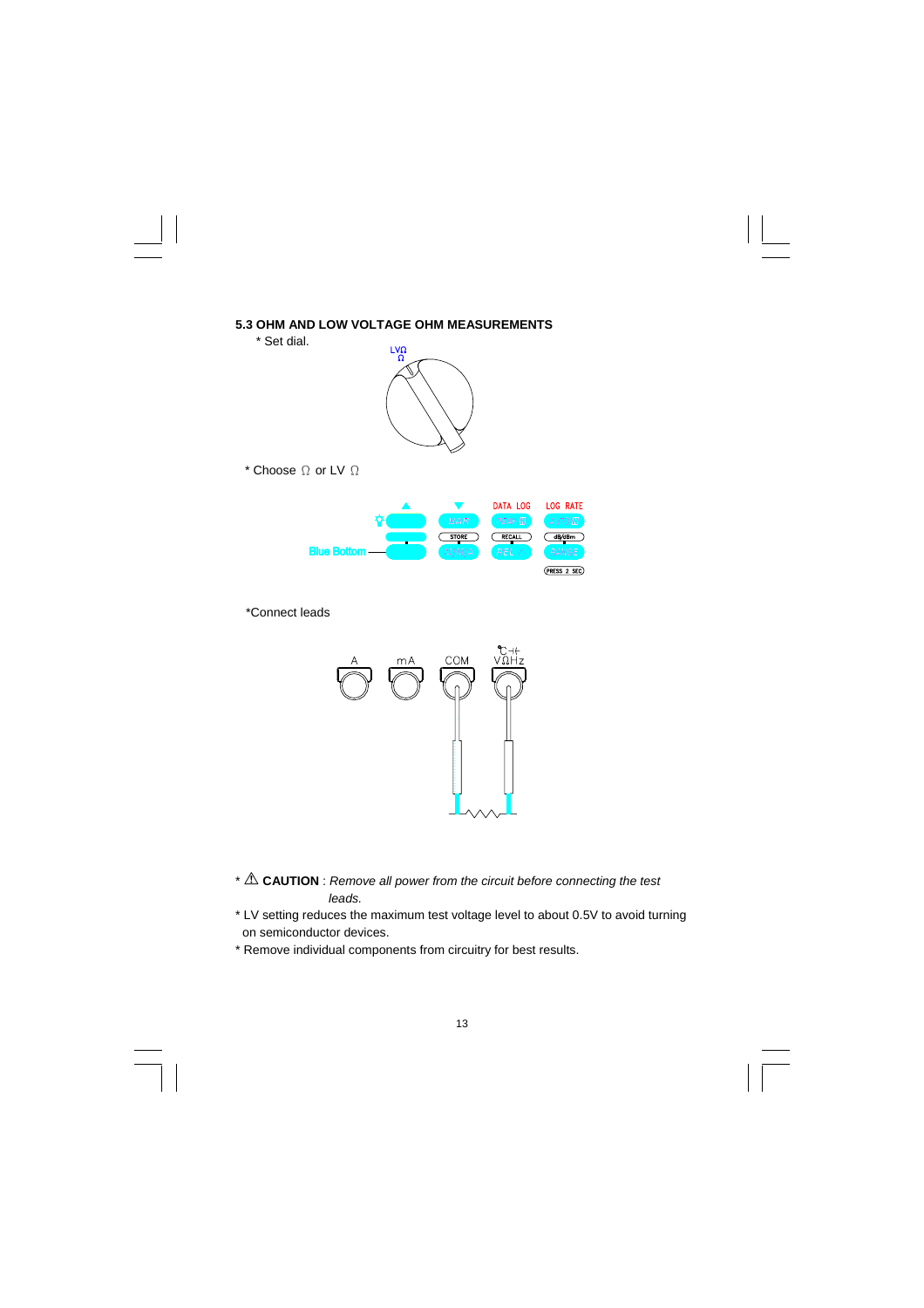

 **CAUTION** : *Remove all power from the circuit before connecting the test <i>leads.* 

\* Remove individual components from circuitry for best results.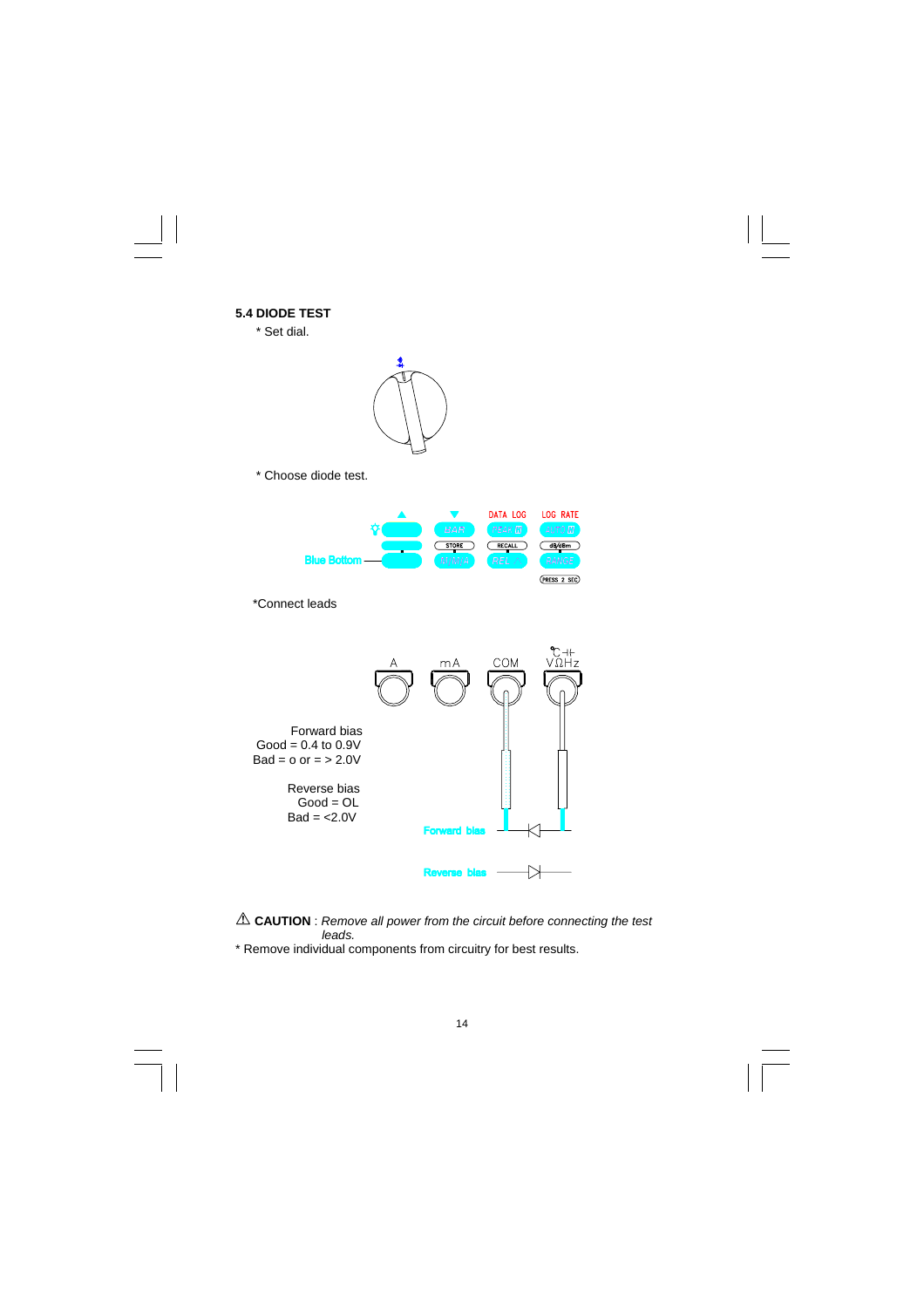

 **CAUTION** : *Remove all power from the circuit before connecting the test leads.* 

ſ

\* The beeper sounds if the resistance of the circuit is less than 50 $\Omega$ .

÷,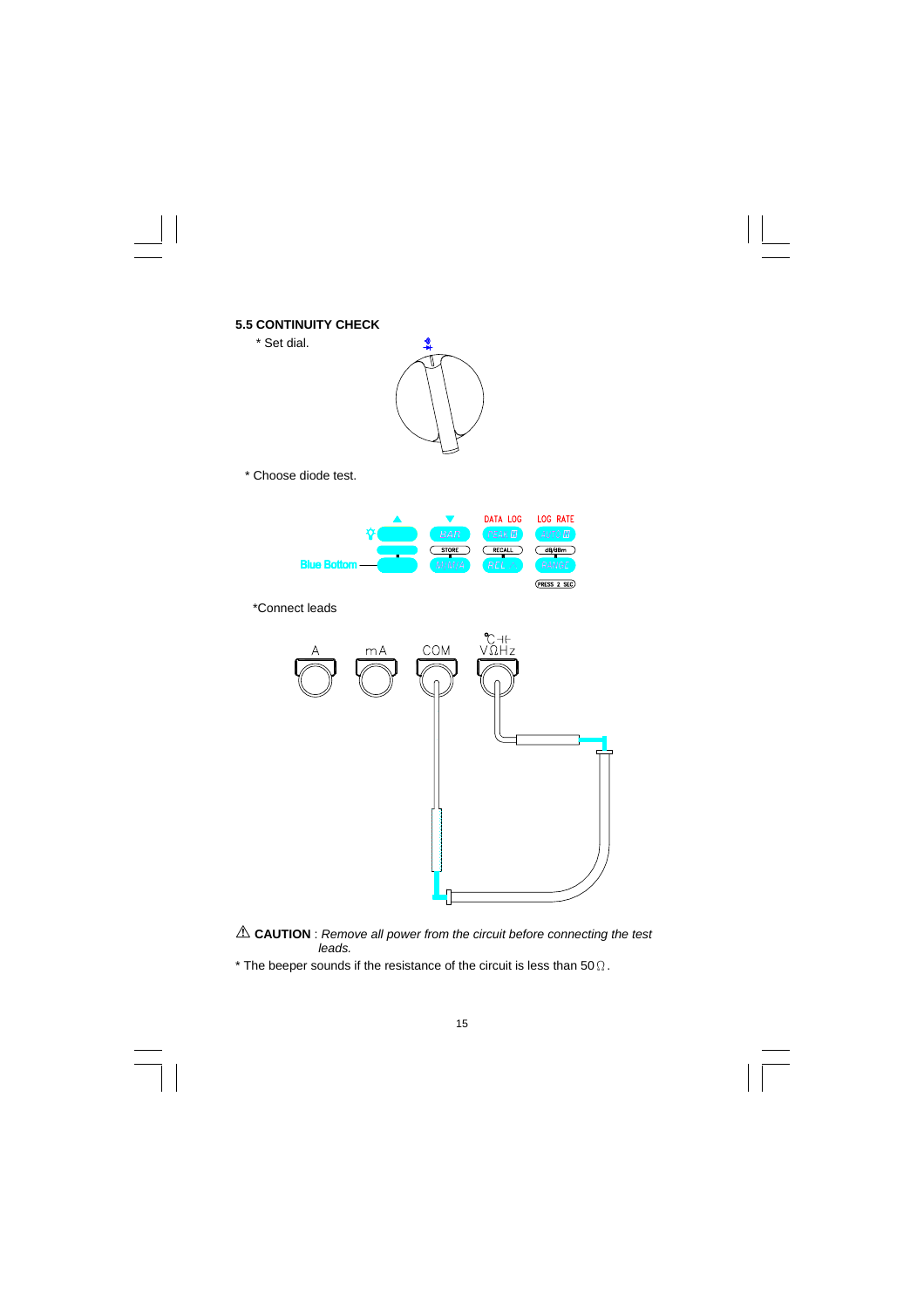



\* Choose AC, DC or AC + DC



\* Connect leads

 $\perp$ 





 $\equiv$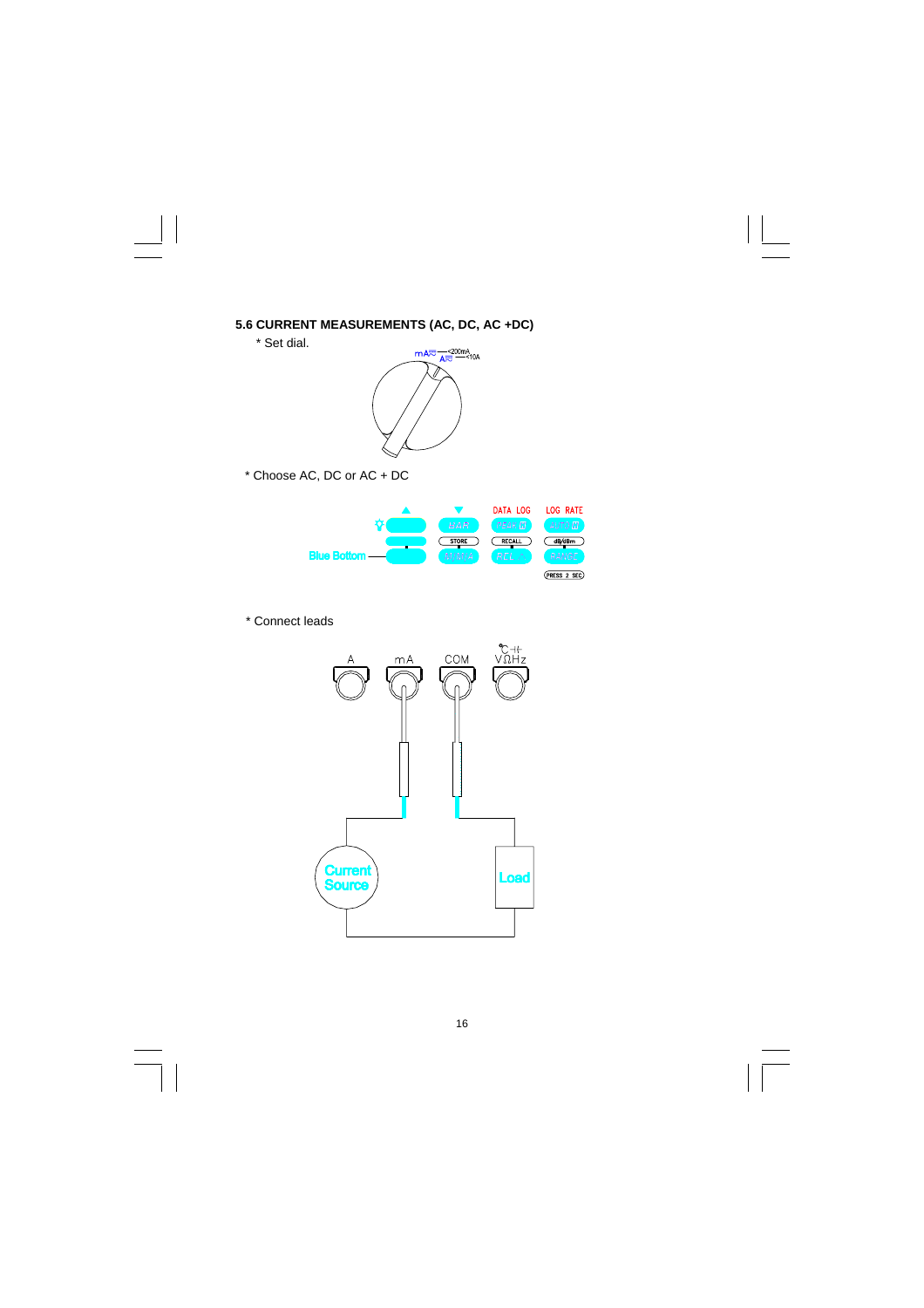- \* **CAUTION** : *Limit large current measurements ( 10 to 20A) to 30 seconds and allow two minutes of cooling between measurements.*
- \* Do not connect to circuits with > 600V.
- \* The AC and AC + DC measurements provide true RMS.
- \* In AC mode, the frequency of the measured signal ≧ 20% of full scale is displayed simultaneously.

#### **5.7 CAPACITANCE MEASUREMENTS**

\* Set dial.



\* Connect leads, zero stray capacitance for low capacitance measurements.



\* **CAUTION** : *Remove all power from the circuit and discharge Capacitor to be measured before connecting the test leads.*  \* Remove individual components from circuit for best results.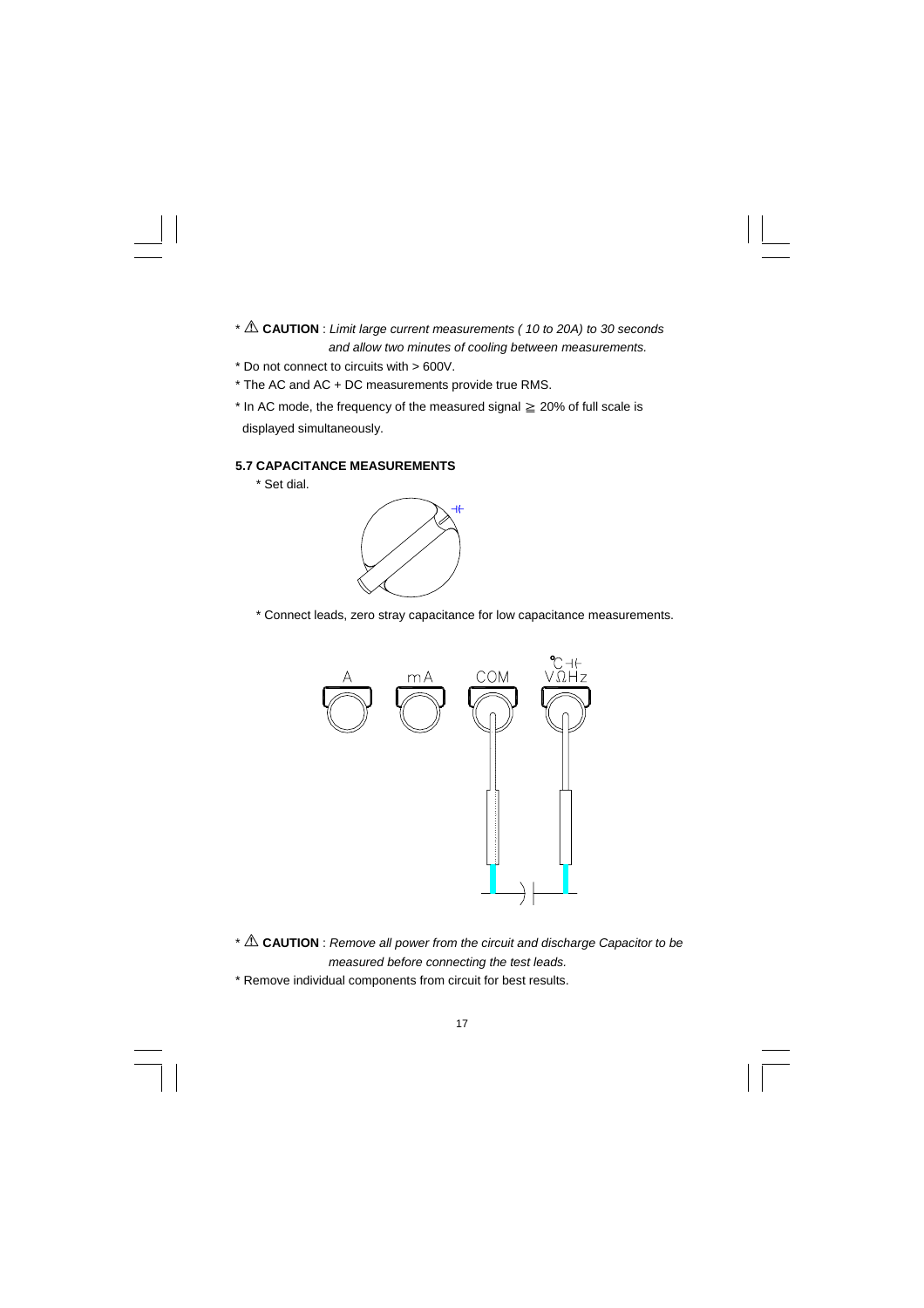# **5.8 FREQUENCY AND DUTY FACTOR MEASUREMENTS**

\* Set dial.



\* Choose period or duty factor on sub-display.



\*Connect leads



\* The duty factor displays the percent of the signal that is high.

#### 18

 $\equiv$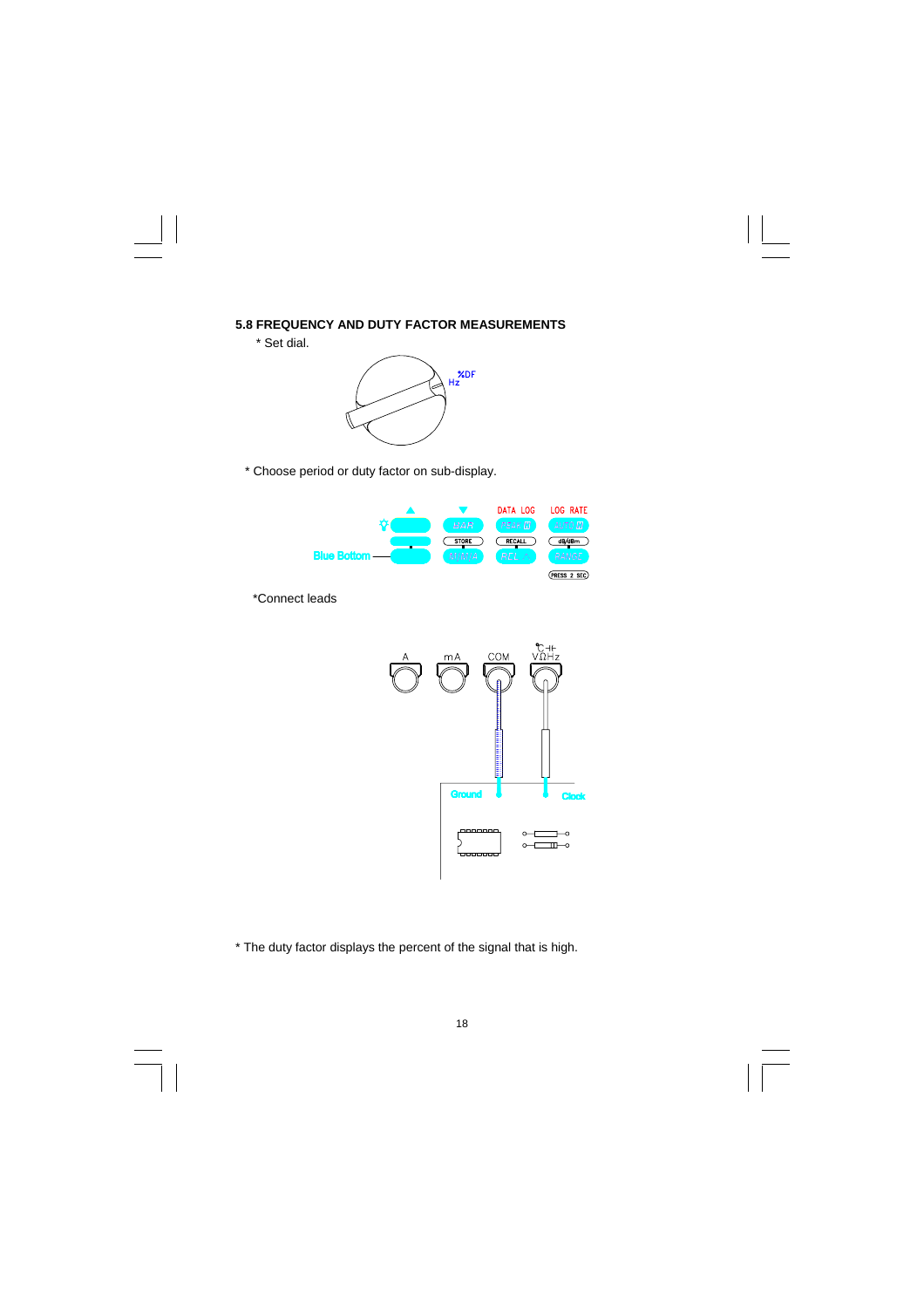# **5.9 TEMPERATURE MEASUREMENTS**

\* Set dial.

 $\begin{array}{c|c|c|c|c} \hline \quad \quad & \quad \quad & \quad \quad & \quad \quad \\ \hline \end{array}$ 



\* Choose Celsius or Fahrenheit.



\*Connect leads



\* This setting requires an optional temperature probe and adapter. Refer to Accessories.

\* Allow about 5 minutes room temperature balance after settled for best measurement.

#### 19

 $\overline{\phantom{0}}$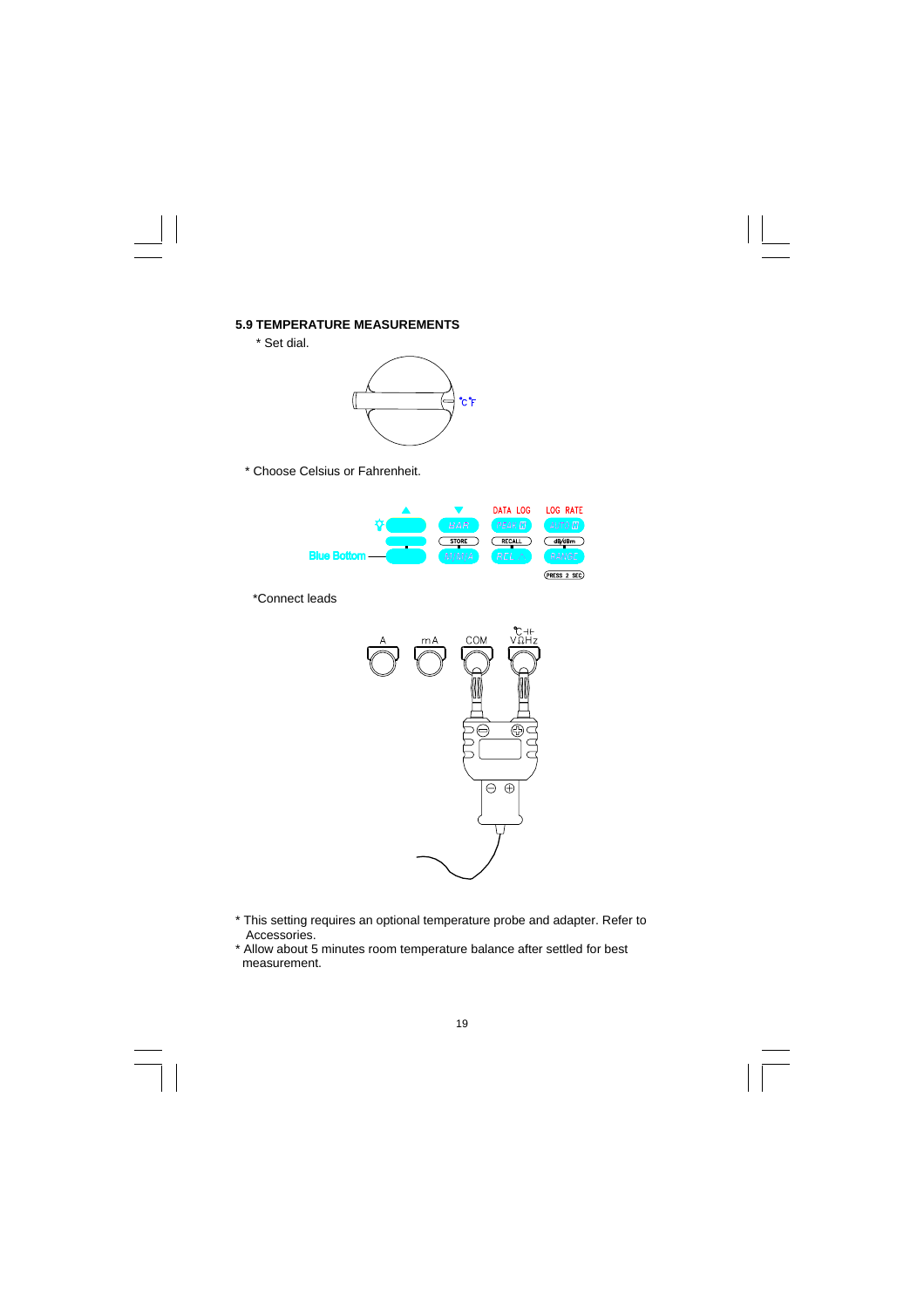#### **6. SPECIAL FEATURE DESCRIPTIONS**

#### **6.1 Auto fuse detection**

The meter checks the integrity of the internal fuses for the mA, A measurements.

 If an open fuse is detected, ProbE is displayed and beep sounds continuously when the correct function position and probe insertion are applied.

#### **6.2 Probe input guard**

 The meter beeps continuously and displays "ProbE" if a probe is inserted in a current input connector and a measurement other than current is selected.

## **6.3 Buzzer**

 A single beep indicates correct operation ; two beeps indicate a warning or error condition.

### **7. POWER-UP OPTIONS**

Press button while turning meter on from OFF position.

**LIGHT** : Disable backlit auto off.

**RANGE** : Turn off beeper.

**BLUE** : Disable Auto Power OFF.

**AUTO H** : Set temperature measurement default at °F .

**M/ M/ A** : Clear memory area for store.

**PEAK H** : Toggle 50Hz / 60Hz of line frequency.

**AUTO POWER OFF** : The meter turns itself off within 30 minutes if no controls

or settings are changed. Restore power by switching dial.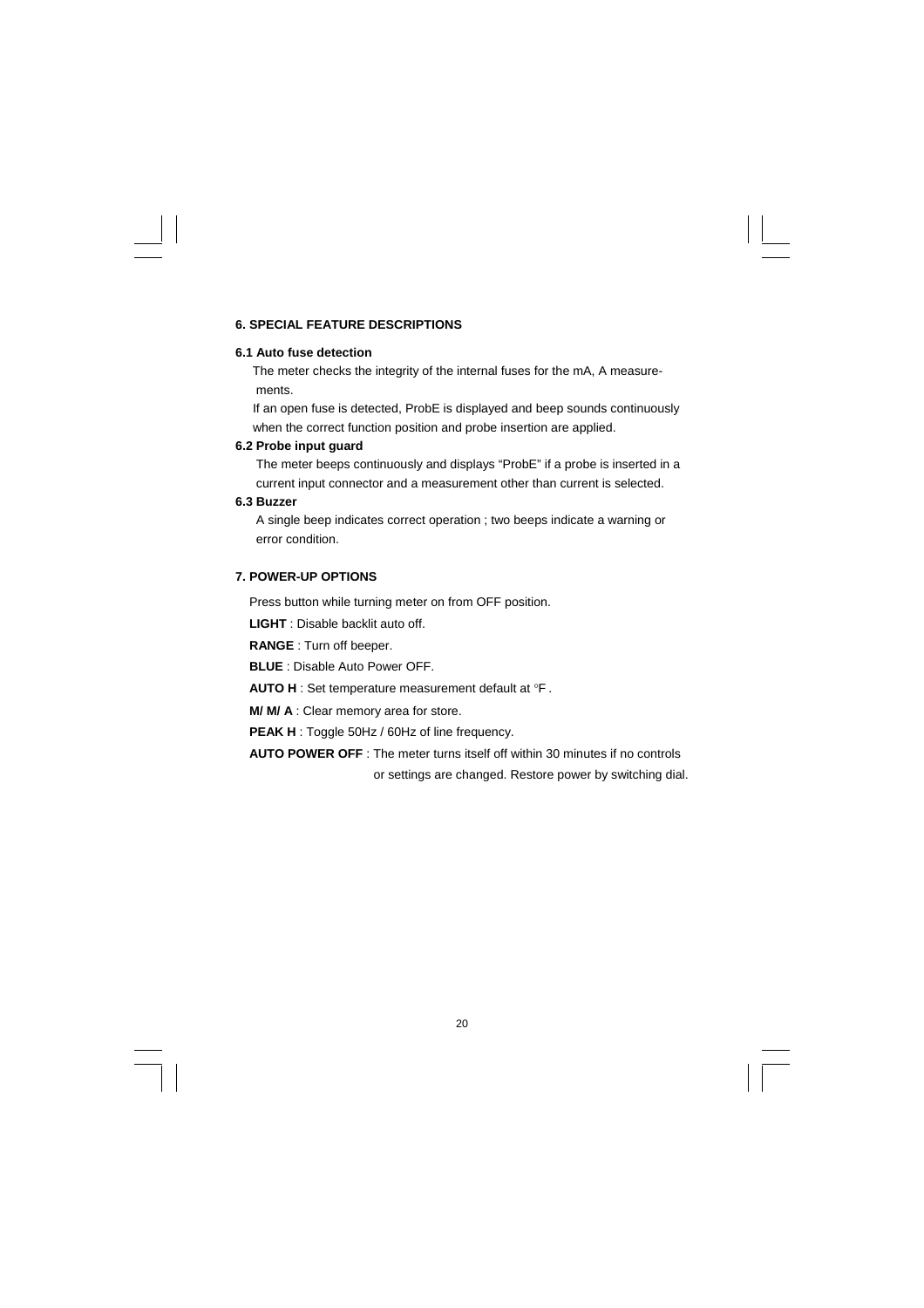## **8. SPECIFICATIONS**

 $\begin{array}{c|c|c|c|c} \hline \quad \quad & \quad \quad & \quad \quad & \quad \quad \\ \hline \quad \quad & \quad \quad & \quad \quad & \quad \quad \\ \hline \end{array}$ 

 $\overline{\overline{\phantom{a}}\phantom{a}}$ 

All specifications are warranted unless noted typical and apply to the DMM 107N and DMM 109N.

Stated accuracies are at 23°C  $\pm$  5°C at less than 80% relative humidity and without the battery indicator displayed.

|  | 8.1 General specifications |  |
|--|----------------------------|--|
|  |                            |  |

| <b>Characteristics</b>                           | <b>Description</b>                                                                     |
|--------------------------------------------------|----------------------------------------------------------------------------------------|
| LCD display digits                               | 4 1/2 or 3 3/4                                                                         |
| Bargraph segments                                | 42 Segment Graph                                                                       |
| Display count                                    | 20,000 or 4,000                                                                        |
| Numeric update rate                              | 2 times / sec (20,000 count),<br>4 times / sec $(4000$ count)                          |
| Bargraph                                         | 20 times/sec                                                                           |
| Polarity display                                 | Automatic                                                                              |
| Overrange display                                | OL is displayed                                                                        |
| Low voltage indicator                            | is indicated                                                                           |
| Automatic power-off time                         | Automatic backslit off =15minutes                                                      |
| Power source                                     | One 9V dry cell battery                                                                |
| Maximum input voltage                            | 1000V (750V AC) CAT ∏ between<br>V and COM                                             |
| Maximum floating voltage                         | 1000V (750V AC) CAT II between<br>any terminal and earth ground                        |
| Maximum input current                            | 200mA between mA and COM 10A<br>continuous between A and COM<br>(20A for 30 seconds)   |
| Maximum open circuit<br>Voltage (current inputs) | 600V between A and COM and<br>between mA and COM                                       |
| Overload protection mA connector                 | 1A (600V) fast blow fuse                                                               |
| A connector                                      | 15A (600V) fast blow fuse                                                              |
| V connector                                      | 1100 Vp V~ V= AC+DC<br>850 Vp mV~ mV- AC+DC<br>LVΩ Ω · → <del>→ H</del> + Hz% DF °C °F |
| <b>Temperature Coefficient</b>                   | 0.1 x (Spec.Accuracy) per °C,< 18°C<br>or $> 28^{\circ}$ C.                            |
| <b>Battery Life</b>                              | 100 hours typical (alkaline)                                                           |

21

 $\frac{1}{\sqrt{1-\frac{1}{2}}}$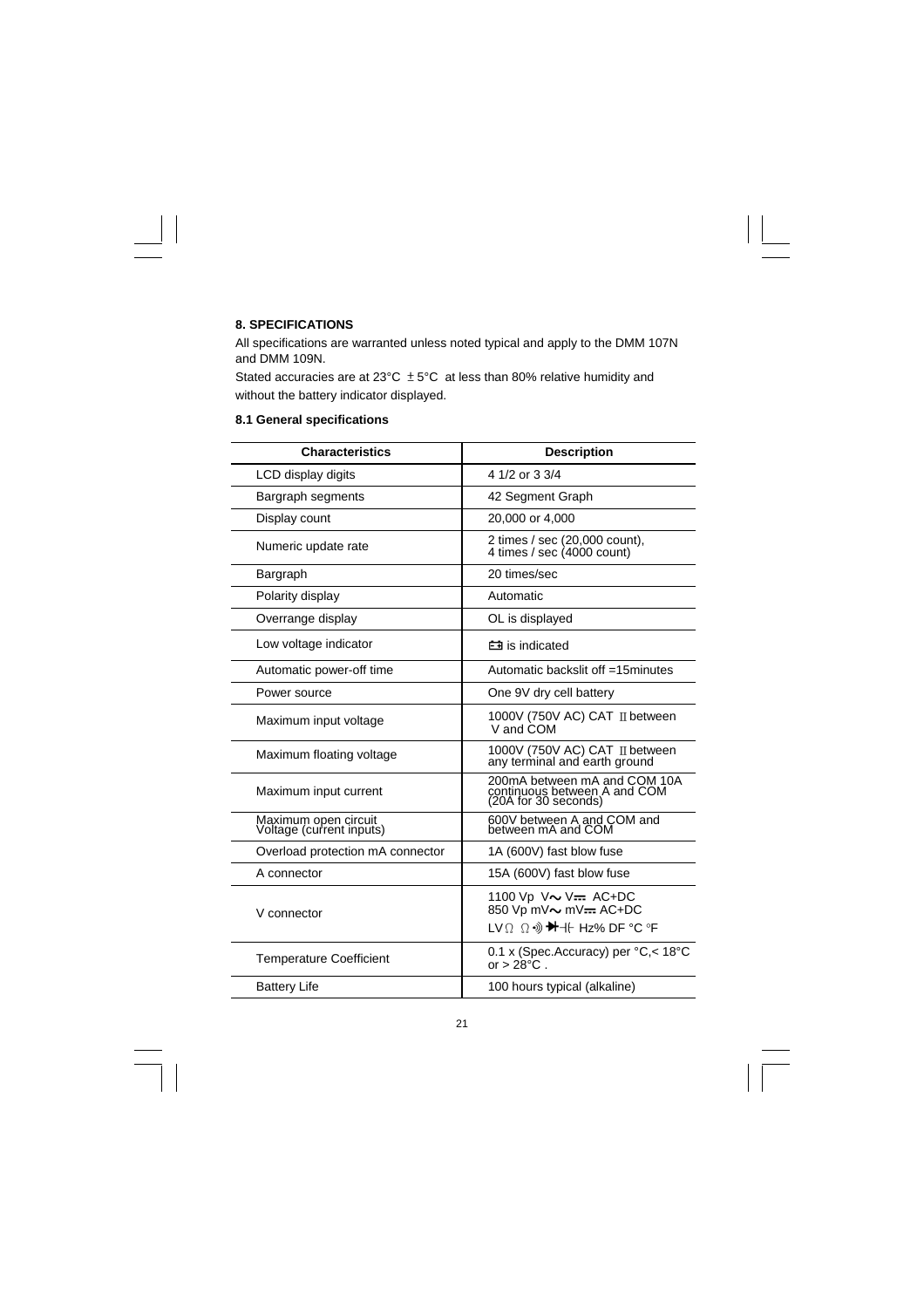#### **8.2 Measurement Characteristics**

(All at 23°C  $\pm$  5°C ,< 80% R.H.)  $\pm$ ([% of reading] + [number of least digits]). Functions with 4000-count mode divide the [ number of least digits ] by 10 when on 4000 count mode, in addition DCV to add 2 more digits on every ranges.

# **1. VOLTAGE :**

| <b>DCV</b>                                                                                                                                   | <b>107N</b>                                                                                                                            | 109N                                                                                                                                    |
|----------------------------------------------------------------------------------------------------------------------------------------------|----------------------------------------------------------------------------------------------------------------------------------------|-----------------------------------------------------------------------------------------------------------------------------------------|
| 20mV                                                                                                                                         | $\pm (0.06\% + 60)$                                                                                                                    | $\pm (0.06\% + 60)$                                                                                                                     |
| 200mV                                                                                                                                        | $\pm (0.06\% + 20)$                                                                                                                    | $\pm (0.06\% + 20)$                                                                                                                     |
| 2V, 20V, 200V, 1000V                                                                                                                         | $\pm (0.06\% + 10)$                                                                                                                    | $\pm (0.06\% + 10)$                                                                                                                     |
| <b>ACV</b>                                                                                                                                   | <b>107N</b>                                                                                                                            | 109N                                                                                                                                    |
| 20mV,200mV<br>40Hz $\sim$ 100Hz<br>100Hz $\sim$ 1KHz                                                                                         | $\pm (0.70\% + 80)$<br>$\pm$ (1.00% + 80)                                                                                              | $\pm (0.70\% + 80)$<br>$\pm$ (1.00% + 80)                                                                                               |
| 2V<br>40Hz $\sim$ 100Hz<br>100Hz $\sim$ 1KHz<br>1KHz $\sim$ 10KHz<br>10KHz $\sim$ 20KHz<br>20KHz $\sim$ 50KHz<br>$50$ KHz $\sim$ 100KHz      | $\pm (0.70\% + 50)$<br>$\pm$ (1.00% + 50)<br>$\pm (2.00\% + 60)$<br>$\pm (3.00\% + 70)$<br>$\pm (5.00\% + 80)$<br>$\pm$ (10.00% + 100) | $\pm (0.70\% + 50)$<br>$\pm$ (1.00% + 50)<br>$\pm (2.00\% + 60)$<br>$\pm (3.00\% + 70)$<br>$\pm (5.00\% + 80)$<br>$\pm$ (10.00% + 100)  |
| <b>20V</b><br>40Hz $\sim$ 100Hz<br>100Hz $\sim$ 1KHz<br>1KHz $\sim$ 10KHz<br>10KHz $\sim$ 20KHz<br>20KHz $\sim$ 50KHz<br>50KHz $\sim$ 100KHz | $\pm (0.70\% + 50)$<br>$\pm$ (1.00% + 50)<br>$\pm (2.00\% + 60)$<br>$\pm (3.00\% + 70)$<br>$\pm (5.00\% + 80)$<br>$\pm$ (10.00% + 100) | $\pm (0.70\% + 50)$<br>$\pm (1.00\% + 50)$<br>$\pm (2.00\% + 60)$<br>$\pm (3.00\% + 70)$<br>$\pm (5.00\% + 80)$<br>$\pm$ (10.00% + 100) |
| 200V<br>40Hz $\sim$ 100Hz<br>100Hz $\sim$ 1KHz<br>1KHz $\sim$ 10KHz<br>10KHz $\sim$ 20KHz<br>20KHz $\sim$ 50KHz                              | $\pm (0.70\% + 50)$<br>$\pm$ (1.00% + 50)<br>$\pm (2.00\% + 60)$<br>$\pm (3.00\% + 70)$<br>$\pm (5.00\% + 80)$                         | $\pm (0.70\% + 50)$<br>$\pm$ (1.00% + 50)<br>$\pm (2.00\% + 60)$<br>$\pm (3.00\% + 70)$<br>$\pm (5.00\% + 80)$                          |
| 750V<br>40Hz $\sim$ 100Hz<br>100Hz $\sim$ 1KHz                                                                                               | $\pm (0.70\% + 50)$<br>$\pm$ (1.00% + 50)                                                                                              | $\pm (0.70\% + 50)$<br>$\pm$ (1.00% + 50)                                                                                               |
| <b>Bandwidth</b>                                                                                                                             | 40Hz $\sim$ 100KHz                                                                                                                     | 40Hz $\sim$ 100KHz                                                                                                                      |

22

 $\equiv$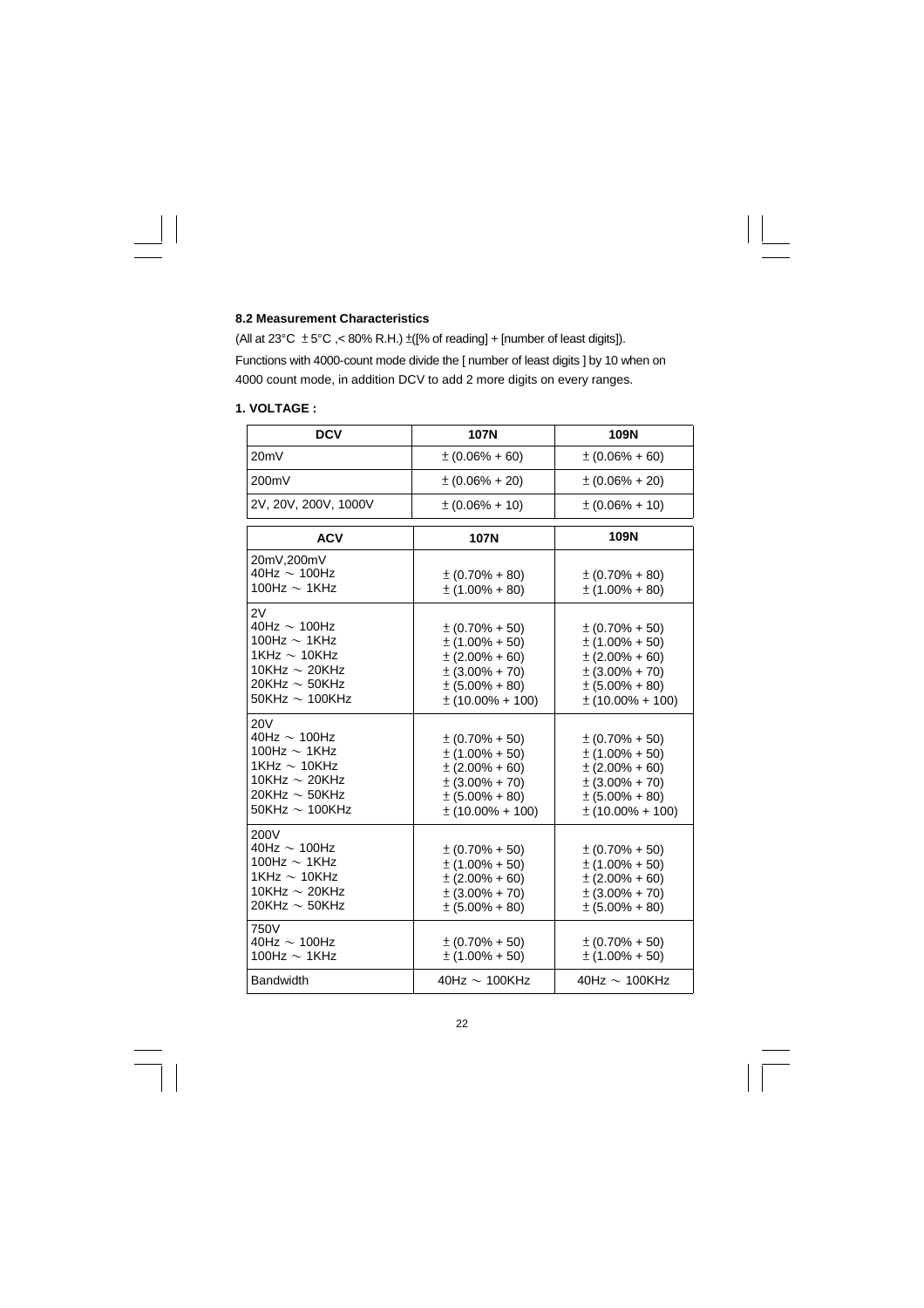**dBm (typical) :** -15 dBm to +55 dBm (0 dBm = 1mW into 600Ω). **dBv (typical) :**  $-80$  dBv to  $+50$  dBv (0 dBv = 1 Vrms).

**Note :** (ACV and AC + DCV)

 Add additional 20 for reading under 0.5 time of range for 5K ~ 50KHz. Specifications exclude under 0.4 time of range for 50KHz ~ 100KHz.

**Resolution :** 1µV in the 20mV range.

**Input Impedance :** 10MΩ, <100pF.

**Overload Protection :** 1000V dc, 750V rms.

**AC Conversion Type :** AC Coupled True RMS responding.

**AC + DC Volts :** Same as AC(RMS) + 1.00% + 80.

**Crest Factor :** +1.5% addition error for C.F. 1.4 to 3

+3.0% addition error for C.F. from 3 to 4

## **2. CURRENT :**

| <b>DCA</b>                              | 107N                | 109N                |
|-----------------------------------------|---------------------|---------------------|
| 20mA, 200mA                             | $\pm (0.20\% + 40)$ | $\pm (0.20\% + 40)$ |
| 2A, 10A                                 | $\pm (0.20\% + 40)$ | $\pm (0.20\% + 40)$ |
| <b>ACA</b>                              | 107N                | 109N                |
| 20mA, 200mA, 2A, 10A<br>$40$ Hz ~ 500Hz | $\pm (0.80\% + 50)$ | $\pm (0.80\% + 50)$ |
| 20mA, 200mA, 2A, 10A<br>$500$ Hz ~ 1KHz | $\pm$ (1.20% + 80)  | $\pm$ (1.20% + 80)  |
| 200mA, 10A<br>$1$ KHz ~ $3$ KHz         | $\pm (2.00\% + 80)$ | $\pm (2.00\% + 80)$ |

**Range :** 20mA, 200mA, 2A,10A.

**Resolution :** 1µA in the 20mA range.

**Burden Voltage :** 800mV max. for mA input, 1V max. for A input.

**AC Conversion Type :** AC Coupled True RMS responding.

**Input Protection :** Equipped with High Energy Fuse.

 1A, 600V, IR 10KV fuse (Bussmann BBS-1 or equivalent) for mA input.

 15A, 600V, IR 100KV fuse (Bussmann KTK 15 or equivalent) for A input.

**AC + DC Current :** Same as AC(RMS) + 1.00% + 80 **C.F. :** Same as ACV.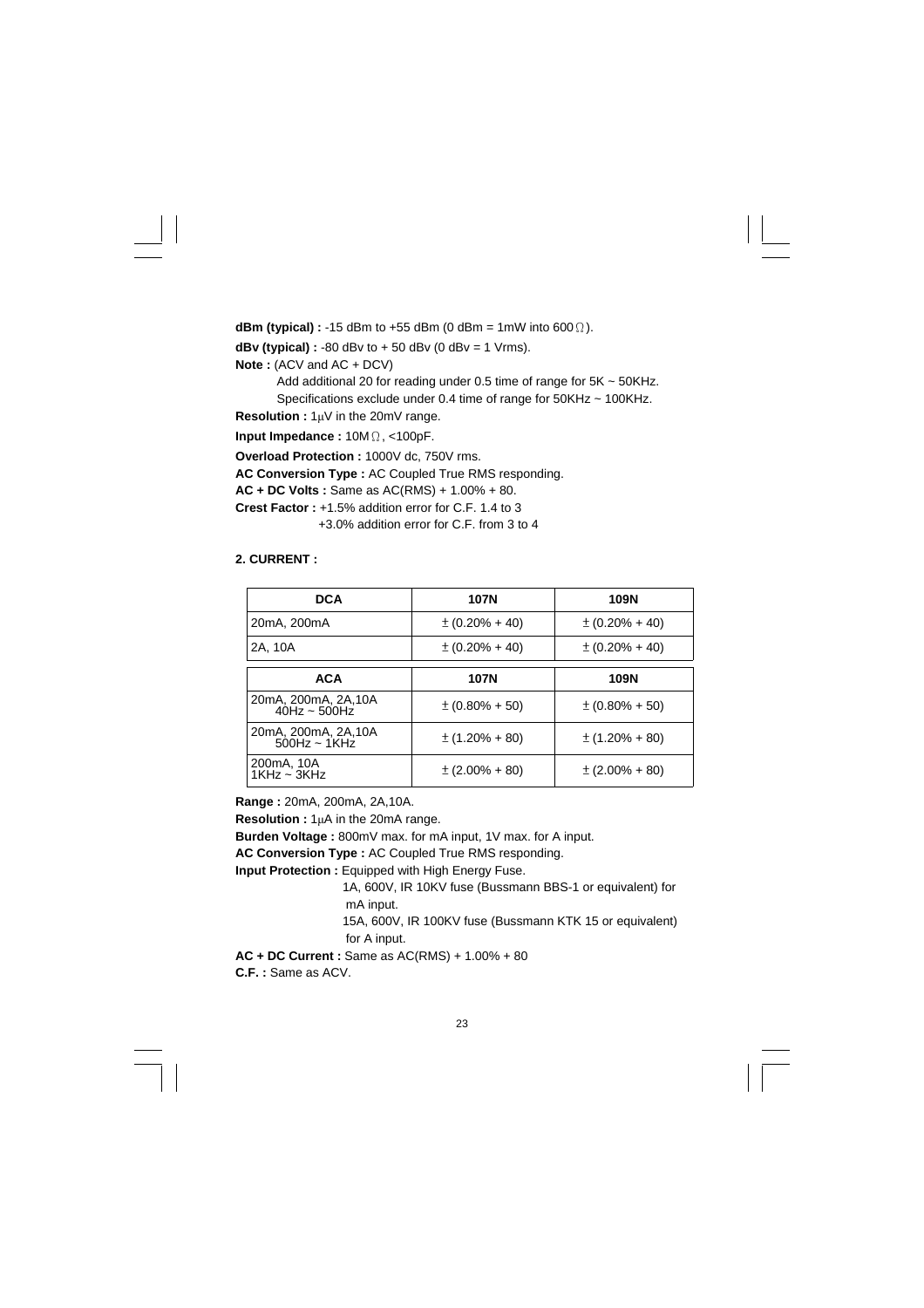**3. PEAK HOLD :** +[±(0.7% + 20)] additional error for > 20% of full scale and pulse width greater than 0.5mS; ±(10) more for 50% of full scale on 2V range. (2000 / 4000 counts)

#### **4. RESISTANCE :**

| <b>OHM</b>                  |         | 107N                | 109N                |
|-----------------------------|---------|---------------------|---------------------|
| $200\Omega$ , 2K $\Omega$   |         | $\pm (0.30\% + 30)$ | $\pm (0.30\% + 30)$ |
| $20K\Omega$ , 200K $\Omega$ |         | $\pm (0.30\% + 30)$ | $\pm (0.30\% + 30)$ |
| $2M\Omega$                  |         | $\pm (0.30\% + 50)$ | $\pm (0.30\% + 50)$ |
| 20M <sub>2</sub>            |         | $\pm (5.00\% + 50)$ | $\pm (5.00\% + 50)$ |
| $200M\Omega$                | $\star$ | $\pm (5.00\% + 20)$ | $\pm (5.00\% + 20)$ |
| $2G\Omega$                  | $\star$ | $\pm (5.00\% + 8)$  | $\pm (5.00\% + 8)$  |

| <b>LV OHM</b>                             | 107N                | 109N                |
|-------------------------------------------|---------------------|---------------------|
| $2K\Omega$ , 20K $\Omega$ , 200K $\Omega$ | $\pm (0.60\% + 20)$ | $\pm (0.60\% + 30)$ |
| $2M\Omega$                                | $\pm (0.60\% + 50)$ | $\pm (0.60\% + 50)$ |
| $\star$<br>$20M\Omega$                    | $\pm$ (7.00% + 50)  | $\pm (7.00\% + 50)$ |
| $\star$<br>$200M\Omega$                   | $\pm (7.00\% + 20)$ | $\pm (7.00\% + 20)$ |

#### **\* excludes DIGIT switch.**

**Resolution :** 0.01Ω in the 200Ω range. **Open Circuit Voltage : 3.3V Open Circuit Low Voltage : 0.6V Input Protection : 600V rms.** 

## **5. CONTINUITY CHECK (Excludes DIGIT switch)**

**Continuity Threshold :** Approx. 50Ω. **Continuity Indicator :** 2KHz Tone Buzzer. **Input Protection : 600V rms.** 

**6. DIODE TEST (Excludes DIGIT switch) Test Current :** 1.1mA (Typical) **Open Circuit Voltage :** 3.3V DC (max). **Input Protection : 600V rms.**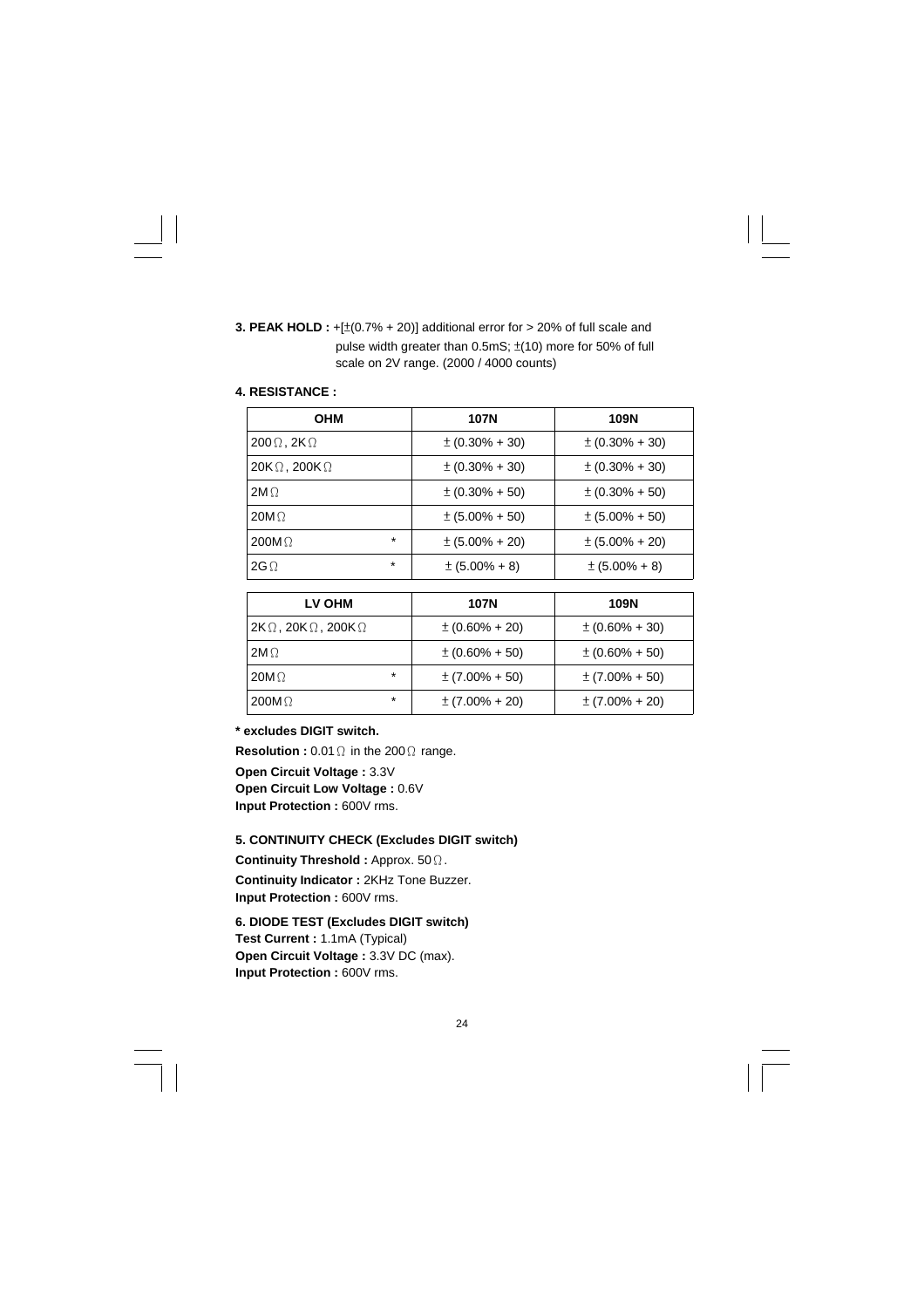| Capacitance         | <b>107N</b>         | 109N                |
|---------------------|---------------------|---------------------|
| $\ast$<br>4nF, 40nF | $\pm$ (1.50% + 10d) | $\pm$ (1.50% + 10d) |
| 400nF, 4µF          | $\pm (0.90\% + 5d)$ | $\pm (0.90\% + 5d)$ |
| 40µF, 400µF         | $\pm$ (1.20% + 5d)  | $\pm$ (1.20% + 5d)  |
| 4mF,40mF            | $\pm$ (1.50% + 5d)  | $\pm$ (1.50% + 5d)  |

#### **7. CAPACITANCE (4000 counts) (Excludes DIGIT switch)**

**Note :** For best measurements, with ∆ mode on nF ranges.

 $*$  With  $\triangle$  mode.

**Range :** 4nF, 40nF, 400nF, 4µF, 400µF, 4mF, 40mF **Resolution :** 1pF in the 4nF range. **Input Protection : 600V rms.** 

#### **8. FREQUENCY COUNTER (Excludes DIGIT switch)**

**Range :** 20Hz, 200Hz, 2KHz, 20KHz, 200KHz, 1MHz.

**Resolution :** 0.01Hz in the 200Hz range.

**Accuracy :** ±(0.01% + 10), ±(0.01% + 50) for 20Hz Range.

**Sensitivity :** 0.5Vp-p, for 5Hz ~ 1MHz.

**Min.Frequency :** 5Hz.

**Input Protection : 600V rms.** 

#### **9. DUTY FACTOR (Excludes DIGIT switch)**

**Range :** 20% ~ 80%

**Resolution :** 0.1%.

**Accuracy :** ± 1% (20Hz ~ 10KHz, 5Vp-p), ± 2% for 50% ~ 80%

#### **10. Temperature (Excludes DIGIT switch)**

| Temperature                          | 107N                       | 109N                       |
|--------------------------------------|----------------------------|----------------------------|
| $-100^{\circ}$ C ~ 1200 $^{\circ}$ C | $\pm (0.1\% + 3\degree C)$ | $\pm (0.1\% + 3\degree C)$ |
| $-200^{\circ}$ C ~ $-100^{\circ}$ C  | $\pm (0.1\% + 6\degree C)$ | $\pm (0.1\% + 6\degree C)$ |

**Note :** The readings < 360°C on 1°C resolution range when settled as manual range, display reads "Er" to change to lower range for best measurements.

Multiply the digit accuracy by 2 for °F .

**Range :** -200°C ~ 1200°C.

**Resolution :** 0.1°C for –200°C ~ 400°C, 1°C for 400°C ~ 1200°C **Input protection : 600V rms.**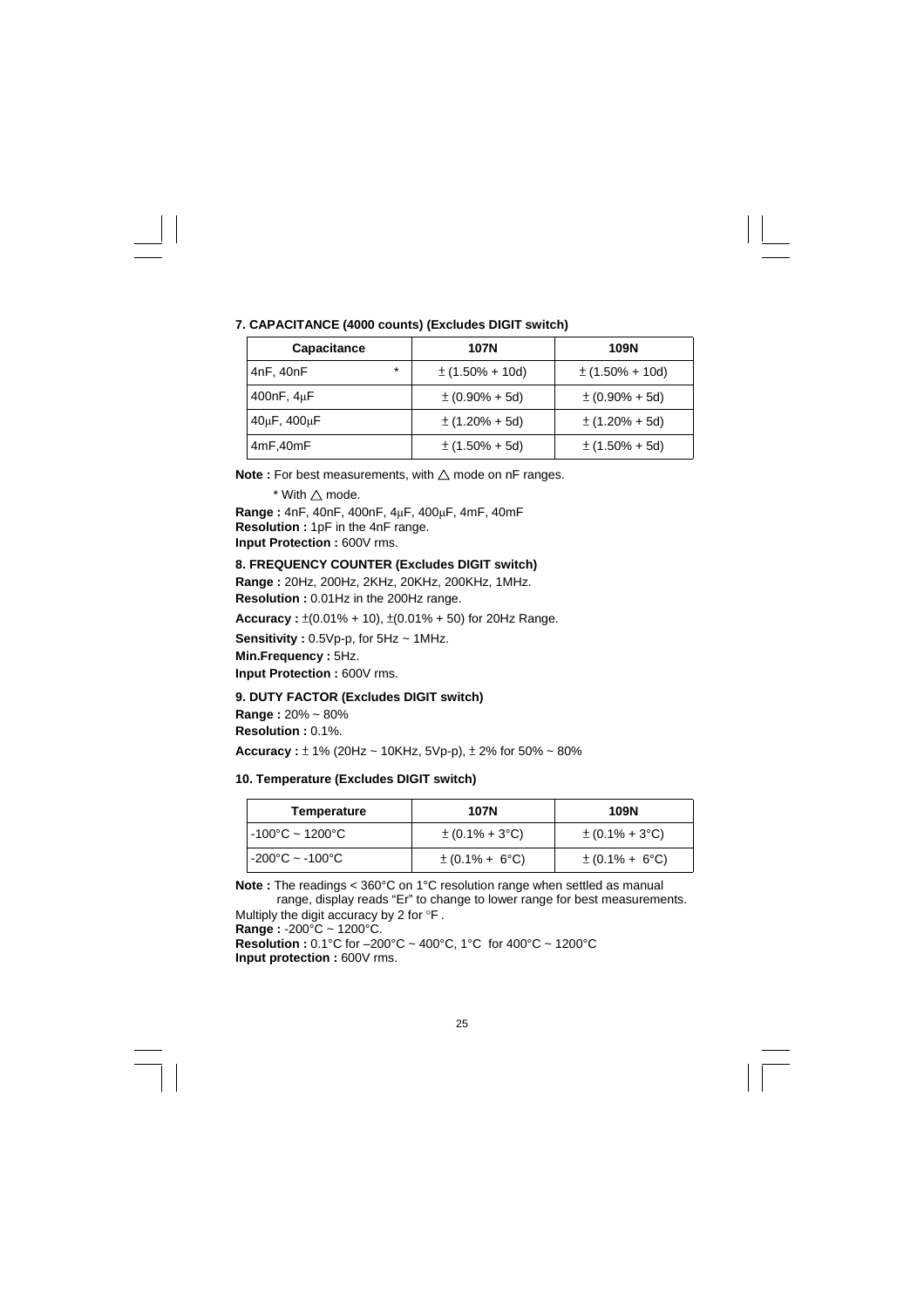# **8.3 Physical characteristics**

 $\begin{array}{c|c} \hline \quad \quad & \quad \quad & \quad \quad \\ \hline \quad \quad & \quad \quad & \quad \quad \\ \hline \end{array}$ 

 $\overline{\mathbb{u}}_1$ 

| <b>Characteristics</b> | <b>Description</b>                                |  |
|------------------------|---------------------------------------------------|--|
| Dimensions (H x W x D) | 200mmx90mmx42mm<br>212mmx100mmx55mm(with holster) |  |
| Weight (with battery)  | $0.4$ Kg                                          |  |
| With holster           | $0.6$ Kg                                          |  |

 $\frac{\overline{\phantom{0}}}{\overline{\phantom{0}}\phantom{0}}$ 

#### **8.4 Environmental characteristics**

| <b>Characteristics</b>            | <b>Description</b>                                                                |
|-----------------------------------|-----------------------------------------------------------------------------------|
| Temperature operating             | 0 to $+50^{\circ}$ C                                                              |
| Non-Operating                     | $-20$ to $+60^{\circ}$ C                                                          |
| Humidity (operating)              | $< 80\%$ R.H.                                                                     |
| <b>Altitude Operating</b>         | 2,222 m (7290 ft.)                                                                |
| Non-Operating                     | 12,300 m (40354 ft.)                                                              |
| Vibration & shock Operating       | MIL-T-28800E TYPE II Class 5<br>2.66gRMS, 5 to 500 Hz, 3axes<br>(10 minutes each) |
| Dust / Water Protection IP Rating | IP 64.                                                                            |
| Indoor Use                        |                                                                                   |

## **8.5 Certifications and compliances**

| Safety                   | Designed to IEC 1010-1, UL3111-1 and CSA specifications                                          |  |
|--------------------------|--------------------------------------------------------------------------------------------------|--|
| Input rating             | 1000V DC Category II                                                                             |  |
|                          | 600V DC Category III                                                                             |  |
|                          | 750V AC Category II                                                                              |  |
|                          | 600V AC Category III                                                                             |  |
| Over voltage<br>category | CAT Ⅲ: Distribution level mains, fixed installation.                                             |  |
|                          | CAT $\mathbb{I}$ : Local level mains, appliances, portable equipment.                            |  |
|                          | CAT I: Signal level, special equipment or parts of<br>equipment, telecommunication, electronics. |  |
| Pollution Degree 2       | Do not operate in environments where conductive pollutants<br>may be present.                    |  |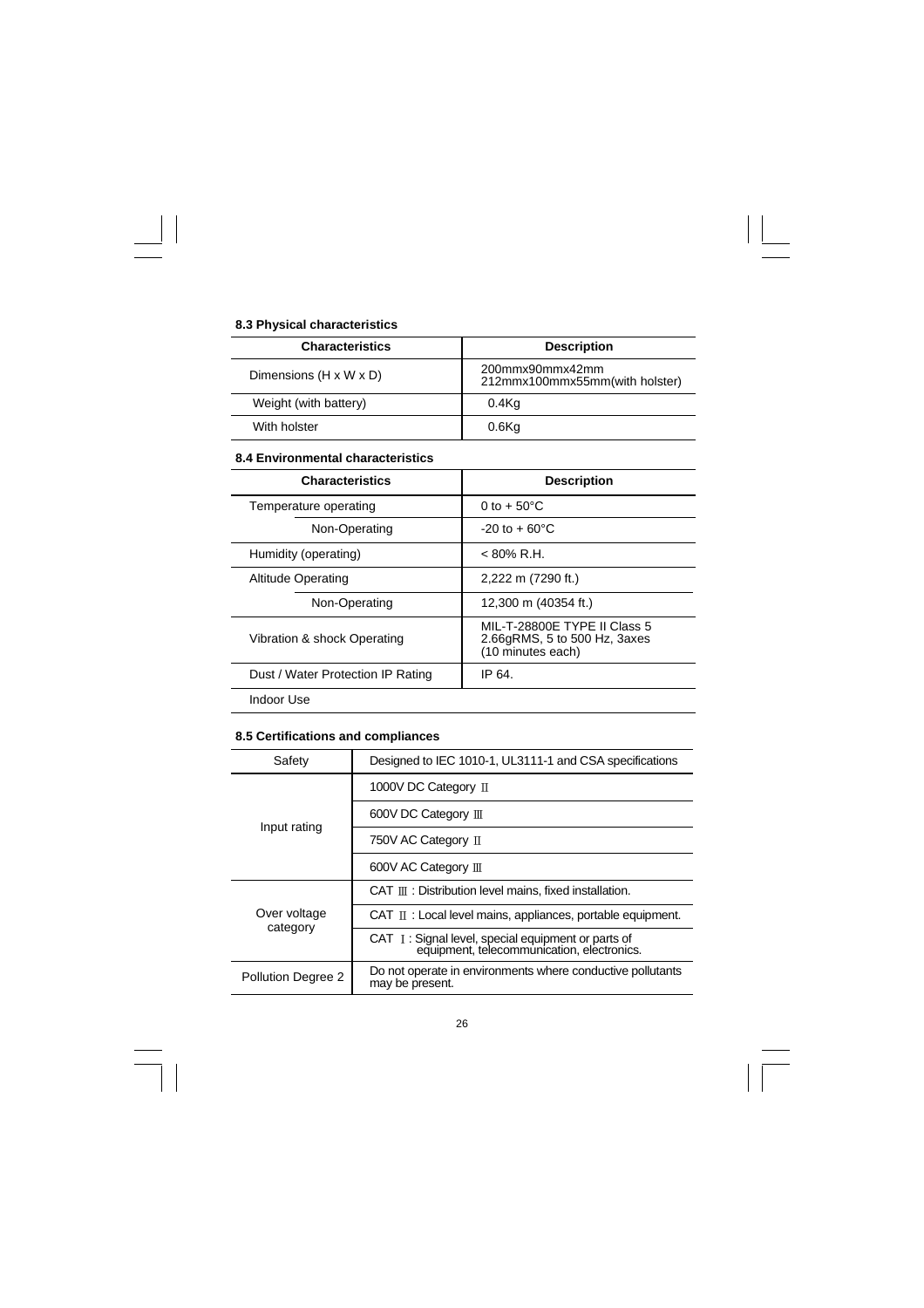**Certifications and compliances (cont.)** 

 $\begin{array}{c|c} \hline \quad \quad & \quad \quad & \quad \quad \\ \hline \quad \quad & \quad \quad & \quad \quad \\ \hline \quad \quad & \quad \quad & \quad \quad \\ \hline \end{array}$ 

 $\frac{1}{\sqrt{2}}$ 

| <b>EC</b> Declaration | Meets the intent of Directive 89/336/EEC for Electtromag-<br>netic Compatibility and Low Voltage Directive 73/23/EEC<br>for Product Safety. Compliance was demonstarted to<br>the following specifications as listed in the official Journal<br>of the European Communites: |
|-----------------------|-----------------------------------------------------------------------------------------------------------------------------------------------------------------------------------------------------------------------------------------------------------------------------|
| of Conformity         | En 55011 Class A: Radiated and Conducted Emissions.                                                                                                                                                                                                                         |
|                       | EN 50082-1 Immunity: IEC 801-2 Electrostatic Discharge                                                                                                                                                                                                                      |
|                       | IFC 801-3 RF Radiated                                                                                                                                                                                                                                                       |
|                       | EN 61010-1 Safety requirements for electrical equipment                                                                                                                                                                                                                     |
|                       | for measurement, control, and laboratory use.                                                                                                                                                                                                                               |

 $\sqrt{1}$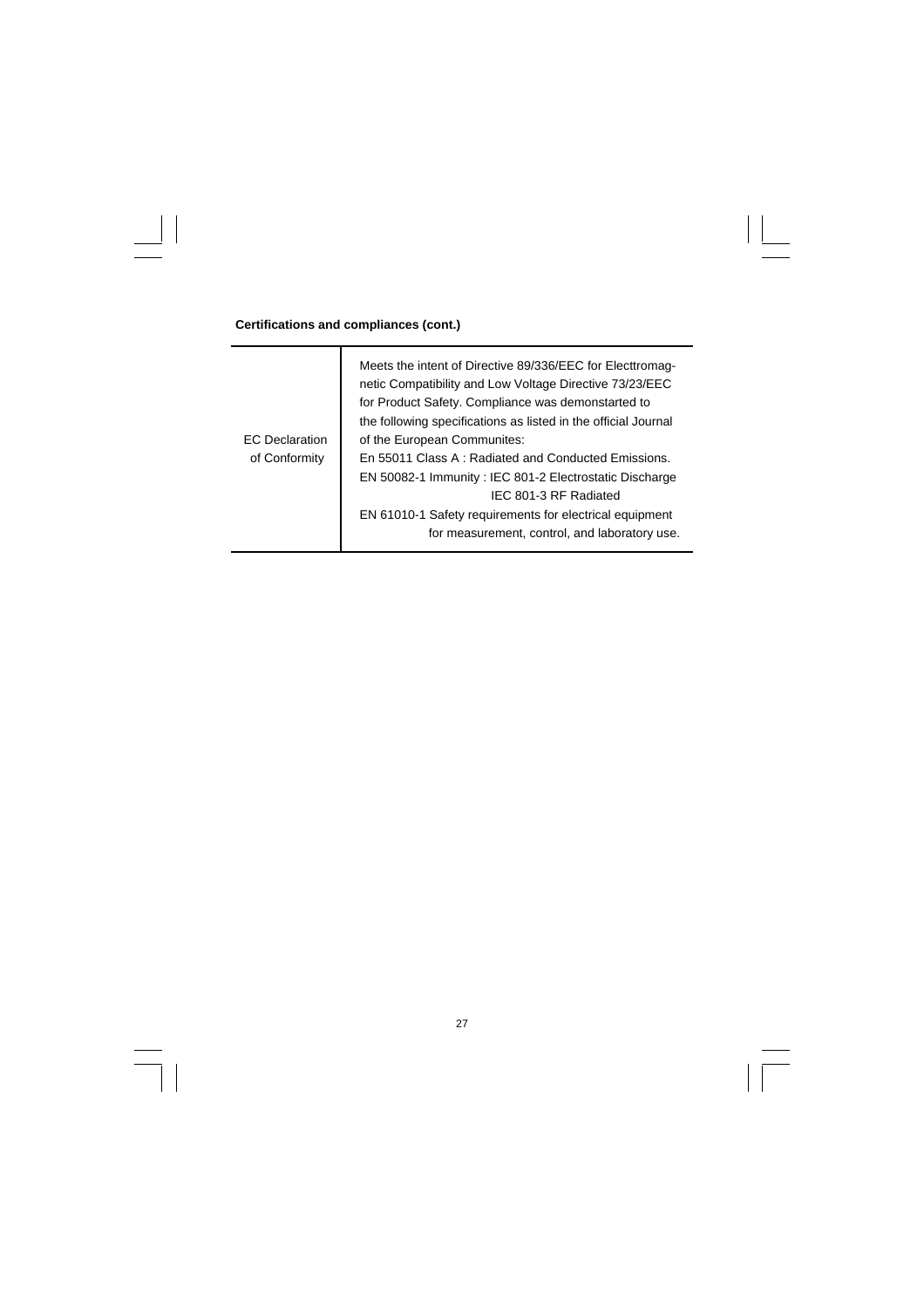#### **9. MAINTENANCE**

Protect the meter from adverse weather conditions. The meter is not waterproof. Do not expose the LCD display to direct sunlight for long period of time.

 CAUTIONS. To avoid damage to the meter, do not expose it to sprays, liquids, or solvents.

Clean the exterior of the meter by removing dust with a lint-free cloth. Use care to Avoid scratching the clear plastic display filter.

For further cleaning, use a soft cloth or paper towel dampened with water. You can use a 75% isopropyl alcohol solution for more efficient cleaning.

 $\Delta$  CAUTION. To avoid damage to the surface of the meter, do not use abrasive or chemical cleaning agents.

#### **BATTERY REPLACEMENT (refer to Figure 4)**

- 1. Disconnect the test leads from any circuit under test and turn off meter.
- 2. Remove the test leads from meter.
- 3. Loosen the plastic screws on the battery cover.
- 4. Remove battery cover from case bottom.
- 5. Install a new battery after removing the original one.
- 6. Assemble battery cover onto bottom case with screw driver.

#### **FUSE REPLACEMENT (refer to Figure 5)**

- 1. Follow step 1 to step 4 described in Battery Replacement.
- 2. Remove the battery from meter.
- 3. Remove 3 screws installed the top case and bottom case of meter.
- 4. Separate the top case and PCB of meter.
- 5. Replace a new fuse(FUSE 1 or FUSE 2).
- 6. Assemble the top case and PCB of meter.
- 7. Assemble the top case, PCB, and bottom case of meter.
- 8. Install the battery removed and assemble the battery cover.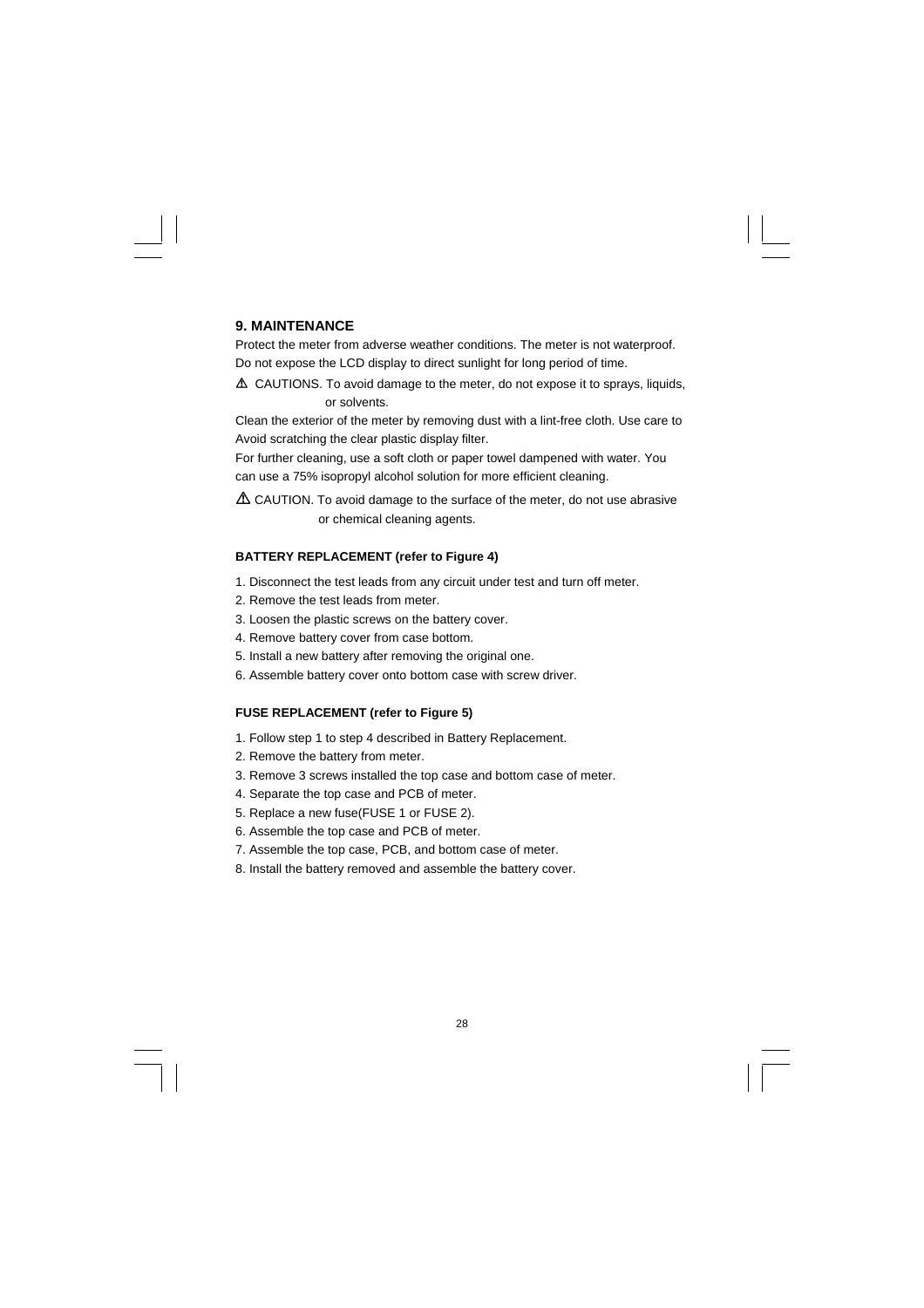

# **Battery and Fuse Replacement**

 $\begin{array}{c|c} \hline \quad \quad & \quad \quad & \quad \quad \\ \hline \end{array}$ 

WARNING : Installing improper fuses can cause injury and product damage.

29

 $\overline{\Gamma}$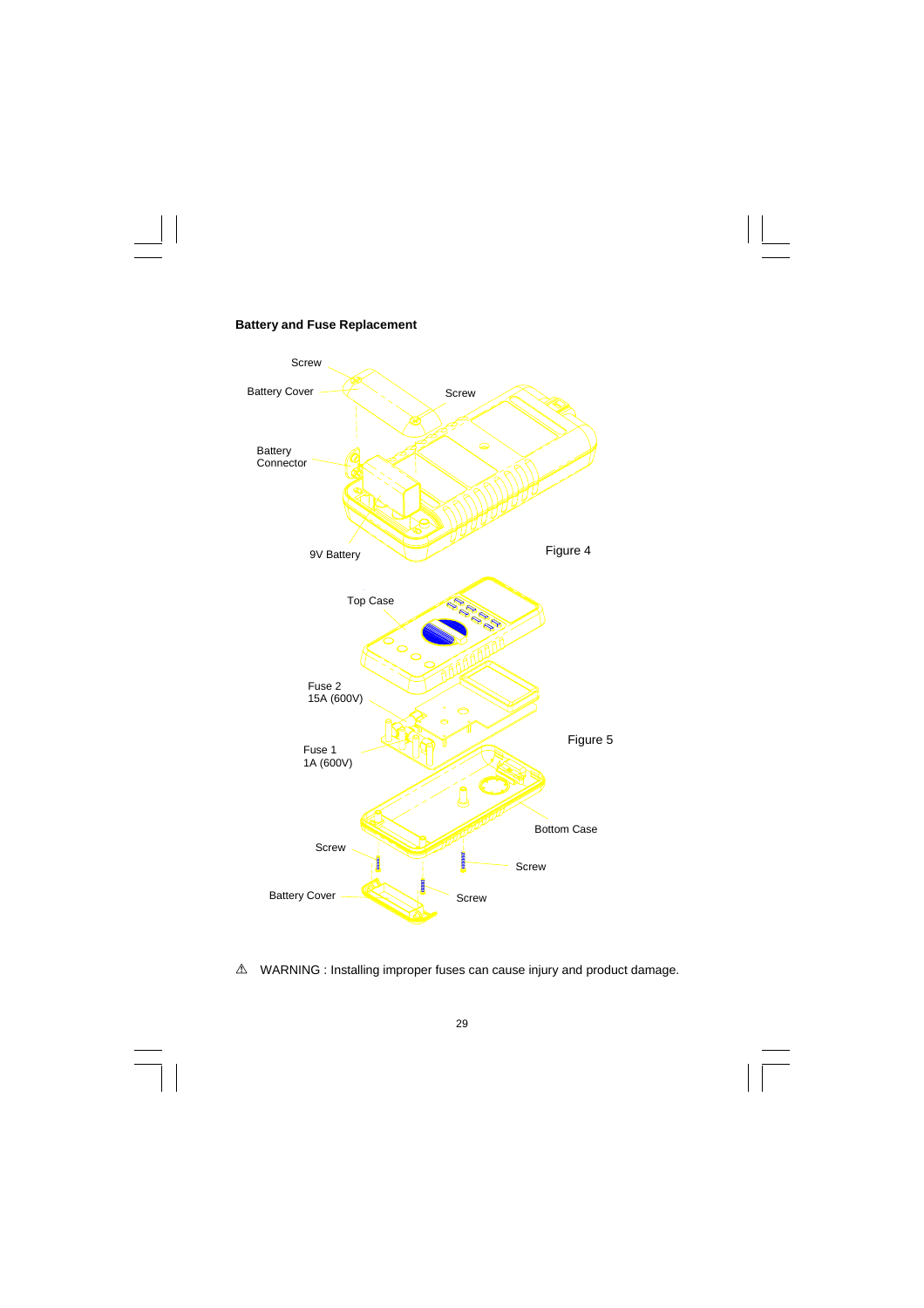|                                           | <b>107N</b> | 109N   |
|-------------------------------------------|-------------|--------|
| Gift Box                                  |             |        |
| Meter                                     |             |        |
| Holster + Tilt                            |             |        |
| Battery (9V Alkaline)                     |             |        |
| Manual                                    |             |        |
| <b>Test Leads</b>                         |             |        |
| Aligator Clip                             |             |        |
| Temp. Socket                              |             |        |
| K-Type Sensor (50BK)                      |             |        |
| RS 232 Cable (with Adapter DB9M to DB25F) | Option      |        |
| Carrying Case                             | Option      | Option |

 $\sqrt{-}$ 

## **10. ACCESSORIES**

 $\begin{array}{c|c} \hline \hline \end{array}$ 

 $\frac{1}{\sqrt{2}}$